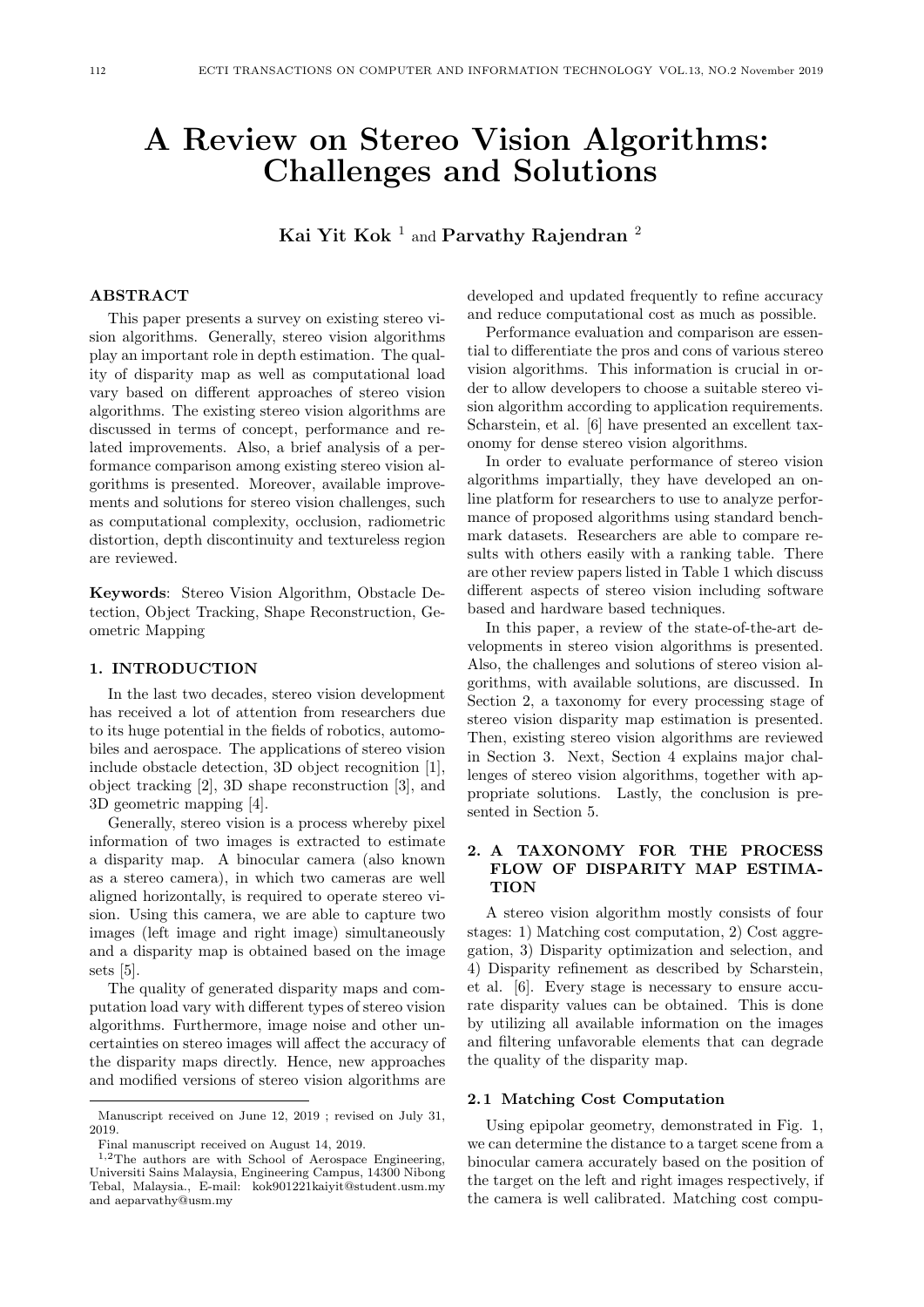tation is the process used to measure the cost function between two pixels from the left and right images in order to estimate the distance of the target from the camera ultimately.

This is a fundamental process in all stereo vision algorithms used to obtain a disparity map from the two images. In general, a lower cost value means the two pixels are more likely to be correct match. In addition, the epipolar constraint makes the disparity estimation simpler and easier, since target P is located at  $P_l$  in the left image  $I_l$  and at  $P_r$  on the right image  $I_r$  and they individually are on the same horizontal line. This translates the searching space from two dimensional into a one dimensional problem. Normally, the cost function is obtained by comparing pixel intensities between two points from both images. Similar pixels with near zero cost are assumed to be identical regions with the same depth.

Table 1: Demographic and Converted Data.

| Author            | Description                                 |
|-------------------|---------------------------------------------|
| Scharstein,       | Presented a taxonomy for stereo vision      |
| et al. [6]        | algorithms in order to enable quality       |
|                   | comparison. Also, they have proposed a test |
|                   | bed for performance evaluation of stereo    |
|                   | vision algorithms in which the datasets and |
|                   | results are available online.               |
| Brown, et al.     | Reviewed stereo vision algorithms with      |
| $[7]$             | real time implementations and solutions     |
|                   | for tackling occlusion.                     |
| Gong, et al.      | Investigated different cost aggregation     |
| $\lceil 8 \rceil$ | methods on real time stereo platform, and   |
|                   | evaluation of quality and computational     |
|                   | cost are conducted with benchmark           |
|                   | datasets available online.                  |
| Nalpantidis,      | Presented a survey on stereo matching       |
| et al. [9]        | methods and usage of advanced               |
|                   | intelligence techniques in development of   |
|                   | stereo vision algorithms. Evaluation of     |
|                   | various image sizes and datasets are        |
|                   | demonstrated. Development of stereo         |
|                   | vision algorithms via hardware is           |
|                   | discussed.                                  |
| Tombari,          | Reviewed performance with a comparison      |
| et al. $[10]$     | of existing cost aggregation approaches in  |
|                   | terms of accuracy and computational cost    |
|                   | using standard datasets available online.   |
| Lazaros,          | Reviewed performance of up to date          |
| et al. [11]       | existing stereo vision algorithms including |
|                   | global and local approaches.                |
|                   | Implementation of stereo vision             |
|                   | algorithms in hardware are discussed.       |
| Fang, et al.      | Analyzed various types of cost              |
| $\left[12\right]$ | aggregators and performance of local        |
|                   | stereo vision algorithms using OpenCL       |
|                   | and executed on GPUs.                       |
| Kumari,           | Presented a taxonomy of recent stereo       |
| et al. $[13]$     | vision algorithms and provided a            |
|                   | parameterized comparison of these           |
|                   | techniques.                                 |
| Hamzah,           | Presented a survey on general concepts of   |
| et al. $[14]$     | stereo vision and various types of existing |
|                   | stereo vision algorithms. They have also    |
|                   | reviewed development and                    |
|                   | implementation of stereo vision using       |
|                   | software and hardware with accuracy         |
|                   | measurements.                               |



Fig.1: Epipolar geometry of target P on left and right images.

#### 2. 2 Cost Aggregation

Still, a cost function calculated from two pixels might not have enough information to differentiate the correct match. This in turn may lead to high rates of incorrect matching especially in a local approach. Therefore, more information should be considered around the interest point of the pixel to increase the uniqueness of the particular point through a cost aggregation approach. In this process, cost calculation is done over a predefined region around the interest point and the matching cost will be summed up as the final cost of the interest point. Through this, every pixel of the image becomes more distinct and the correct matching rate is improved significantly.

There are many ways of doing cost aggregation. The simplest way is to use a fixed size window with square shape. The main advantages of this method are easy implementation and low computational cost. The larger the size of predefined window, the more distinctive the calculated cost will be. Anyway, matching at homogenous or repetitive areas using a fixed size window is ambiguous [15].

Moreover, the number of matching errors will increase when the window size is over a certain threshold. This is due to the fact that correct matches of two points from both images mostly are not totally the same in terms of pixel intensity distribution, especially near the depth discontinuity, because of different angles of view. Increasing the window size will magnify the errors [16]. Also, large predefined windows tend to blur boundaries or discontinuity regions [17]. Furthermore, the performance of fixed-size windows varies when different sizes of images or different datasets are used.

In order to minimize the errors, various methods of cost aggregation have been developed, such as robustly adjusting the center pixel of windows in the shiftable window approach [18] or forming multiple smaller windows in the multiple windows approach [19] which intends to avoid occluded regions in the discontinuity area. Finding an appropriate shape and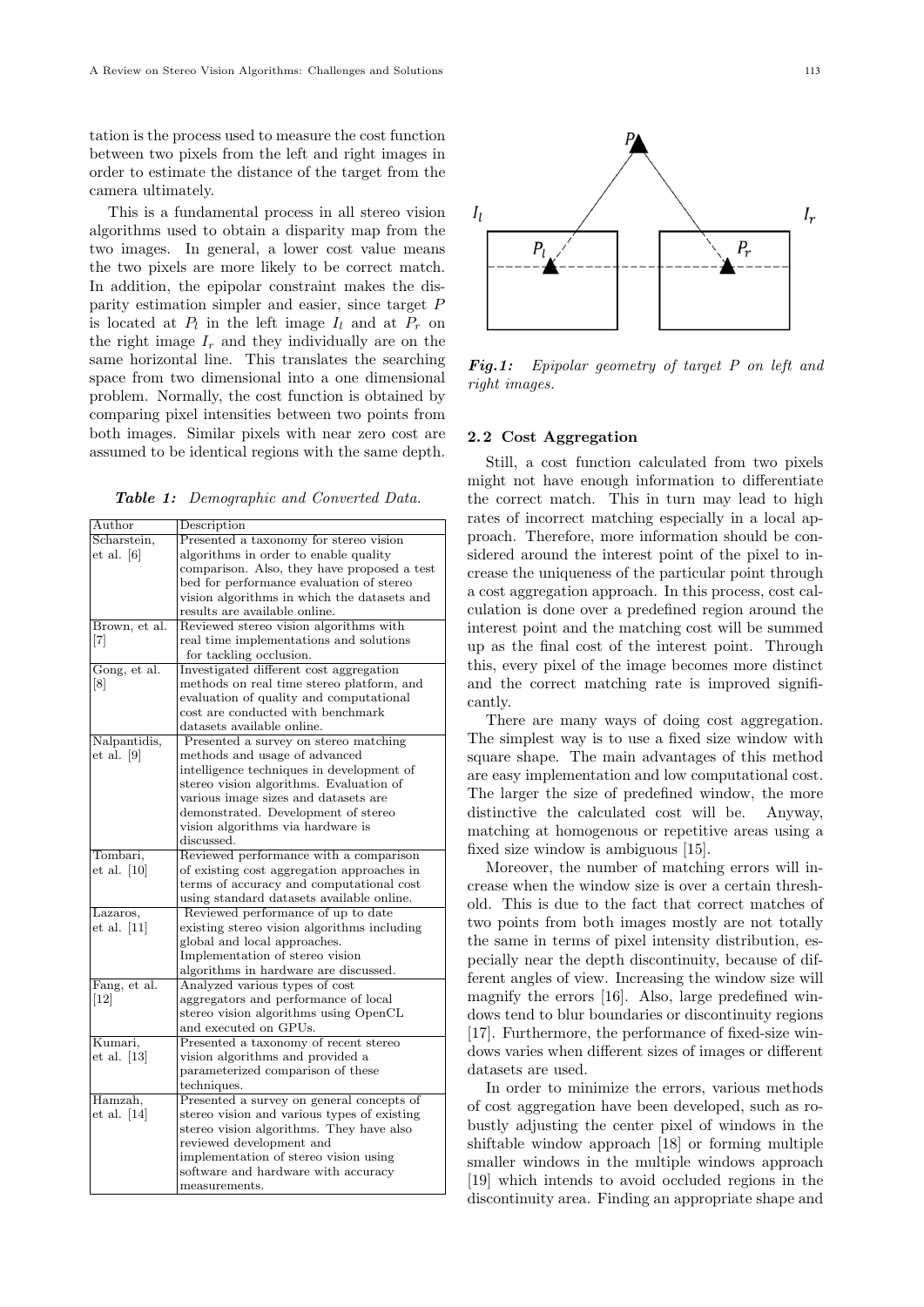size for the window is difficult. The rectangularly constrained shape of the support window makes it hard to estimate accurate disparity values for the pixels near the depth discontinuity. Veksler [20] has introduced a variable window approach to allow the size of the support window to change according to surrounding features of the interest point. This is because larger sizes of support windows can provide satisfactory results on textureless regions, while small support windows are good for dealing with discontinuity areas [21].

A better solution for this is using an adaptive weight window [22], whereby the weight parameter is assigned according to color similarity. The influence of depth discontinuity errors can be decreased near outliers of a window as the weight is very small when it is far from the central pixel. Analysis by Yoon, et al. [22] has shown that the algorithm has lower pixel errors in general compared to shiftable windows and variable windows, especially for the pixels near depth discontinuity. However, it has high complexity because of the non-linearity characteristic in computation of the weight parameter. In addition, image noise will severely affect the performance of this approach since support weight computation is measured based on individual pixel colour.

Pham, et al. [23] have made an improvement in terms of computational cost reduction by implementing domain transformation to change the 2D operation into a 1D operation. The integration of the domain transformation technique into cost aggregation to compute cost using 1D operations not only reduces memory cost, but also eliminates the impact of input parameters on computational cost. The computational load of this method is at least 20 times faster than fast cost volume filtering [24], and is 40 times faster than adaptive support weight [25] and geodesic diffusion [26]. These methods are inspired by well-known edge-aware filters such as bilateral filter and guided filter.

Einecke, et al. [27] introduced a different multiwindow scheme to take into consideration four types of window: a horizontal window, a vertical window, a small square window and a large square window. Every window plays a different role in defining the disparity map and combining them can generate a disparity map with satisfactory accuracy while having low computational cost using a local approach. For instance, the horizontal window is used to estimate horizontal structures accurately, such as ground surface. The vertical window is used for capturing vertical structures such as sign poles. The large square window can minimize the streaking artifacts caused by horizontal and vertical windows. The small square window is used to lower the fattening effect on depth discontinuity regions. Under the same cost computation, this approach can produce a disparity map with lower cost compared to the standard square window

as indicated in their analysis using KITTI benchmark datasets [27].

These approaches have a common limitation that the support window is constrained as a square or rectangular shape and it is hard to remove matching errors at discontinuity regions thoroughly. Cross-based windows are another variant of cost aggregation presented by Zhang, et al. [28] whereby the support window is a cross shape and the four arms lengths vary based on color similarity and connectivity constraints to yield an appropriate window shape close to the object structures in the image. Through this, disparity estimation at object boundaries can be done more accurately. Based on Zhang, et al. [28], this method can achieve lower error than variable windows and shiftable windows using the Middlebury benchmark datasets but, unfortunately, it is unable to compete with adaptive weight windows as indicated in the analysis.

In addition, a segmentation based window [29] is similar to a cross-based window in some ways. The disparity value in the same segment will be considered as a uniform disparity value, assuming they are lying at same object structure. It has similar accuracy to a variable window when analyzed using Middlebury the datasets. The concerns of using this method is that errors might arise at regions with slight differences such as slanted surfaces in the same segment.

Wang, et al. [16] focus on cost aggregation analysis. They found that an adaptive weight window is able to produce a disparity map with a smaller error than a fixed window or shiftable window, but it has larger computational cost. Moreover, Tombari, et al. [10] have done performance evaluation of existing cost aggregation methods using Middlebury datasets. They found that segment based windows and adaptive weight windows have the highest accuracy, but they take more than 10 minutes to compute. Computation with a fixed window takes less than 1 second using same platform. Besides, a variable window has moderate cost aggregation among existing cost aggregation approaches with considerable accuracy and needs only 25 seconds of computation.

#### 2. 3 Disparity Optimization and Selection

The strategy of choosing a final disparity value at a certain pixel is different when using the local or global approaches. Generally, the local approach is using a Winner Takes All (WTA) strategy (see Eq. (1)) in selecting the final disparity value for each of the pixels, whereby  $\gamma$  is the disparity range and  $C(p, d)$ is the cost function of pixel p.

$$
d_p = \underset{d \in \gamma}{\arg \min} (C(p, d)) \tag{1}
$$

This process is easy and simple. For instance, after obtaining all cost values within the disparity range, the one with minimum value will be chosen as the fi-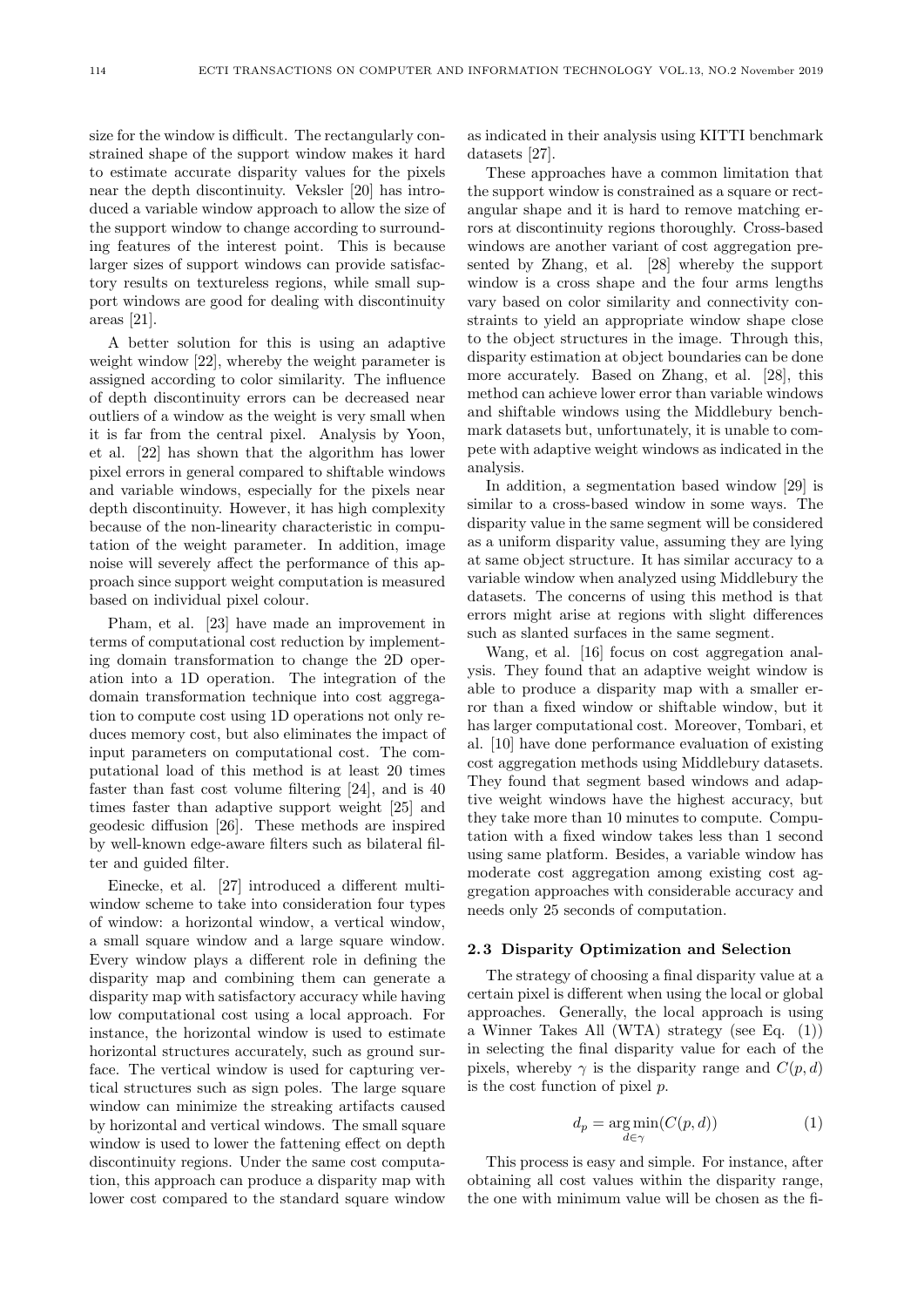nal disparity value of the particular pixel. Nevertheless, since only a local window with limited information is considered to make the final decision, a local approach is very sensitive to image noise, occlusion and blur areas. These 'bad' regions will obviously affect the cost value and cause the correct match not to have the correct minimum cost value within the disparity range. Thus, a denoising filter is often used to improve image quality in order to minimize the errors.

On the other hand, the global approach is more intelligent in making decisions on the final disparity value by having the assumption that similar regions except object boundaries should have a uniform disparity distribution. Hence, a smoothness parameter is included in the disparity estimation as part of the basic matching cost. This assumption makes the global approach have fewer errors caused by discontinuity, occlusion and textureless regions. It normally generates disparity maps with higher accuracy and precision than local approaches at the expense of computational cost. More details of this will be discussed in the global approach section.

#### 2.4 Disparity Refinement

Disparity refinement is a 'post-processing' stage to remove uncertainties and noise from a disparity map as well as optimizing the disparity map to have a higher accuracy level. For instance, occluded regions exist even in the image set that has the best quality without any noise. This region can be detected using algorithms such as left-right consistency check [30], bimodality [31], match goodness jumps [32], and occlusion constraint [33].

We are unable to get correct matches in this region as the occluded region only can be found in one side of the image sets. This is done through marking particular pixels of left images as irrelevant pixels when the intensity value differs from the corresponding pixel of the right image by a certain threshold value [23]. Therefore, occlusion filling is essential to approximate the disparity level in this area using adjacent areas as reference.

Regularization is another common refinement step to smoothen the disparity map by eliminating and filtering image noise in the map. The Median filter is one of the common refinement methods in stereo vision development to remove image noise [23]. It is a well-known filter that is able to eliminate saltand-pepper noise from images. In stereo vision, there are always textureless regions and false matches will occur easily due to uniqueness of pixels within the area which are not significant.

The Median filter plays the role of identifying these false matches and adjusts the disparity value according to the majority of neighboring pixels with a low computation cost [34]. Besides, sometimes desirable accuracy disparity estimation cannot be determined

for certain pixels. Interpolation can be used to measure the disparity value based on local information in the adjacent neighborhood in order to obtain a disparity value with higher accuracy.

# 3. STEREO VISION ALGORITHM

Various stereo vision algorithms have been developed. The vast majority of them have three stages. They can be divided into two categories: 1) local approach, and 2) global approach. Generally, the local approach is efficient in terms of computational cost while the global approach has higher accuracy. The following section will discuss several common algorithms using the local and global approaches.

#### 3.1 Local Approach

In this approach, for each pixel a disparity estimation is calculated by comparing the cost function within a predefined local window or area. This reduces the computational complexity drastically, compared to considering the whole image, when calculating the disparity for every pixel. Thus, it is also known as a window-based or area-based approach.

Basically, the computational cost is low and it is easier to implement in real time applications than the global approach. However, the errors of disparity maps generated using a local approach are significant, especially in occlusion areas, textureless regions, and at any discontinuity boundary, since it only considers limited information for measuring disparity depth. Normally, local approaches can be categorized as methods with parametric or non-parametric based costs.

#### 3. 1.1 Parametric Based Costs

Absolute Intensity Differences (AD) (see Eq. (2)) and Squared Intensity Differences (SD) (see Eq. (3)) [35] are the simplest cost matching functions. They compare the intensity difference of left and right images directly without any complicated calculations.

$$
C_{AD}(x, y, d) = \frac{1}{n} \sum_{i=1, n} |I_l(x, y)_i - I_r(x - d, y)_i| \quad (2)
$$

$$
C_{SD}(x, y, d) = \frac{1}{n} \sum_{i=1, n} (I_l(x, y)_i - I_r(x - d, y)_i)^2
$$
 (3)

Assuming the left image  $I_l$  to be the reference image, the right image  $I_r$  is the target image and d is disparity value, pixels with coordinates  $(x, y)$  from the reference are subtracted from pixels with coordinates  $(x - d, y)$  from the target to obtain matching cost for disparity estimation.

The AD algorithm has been used in real time stereo vision due to its simplicity [36]. Still, the performance of the AD algorithm is notable only when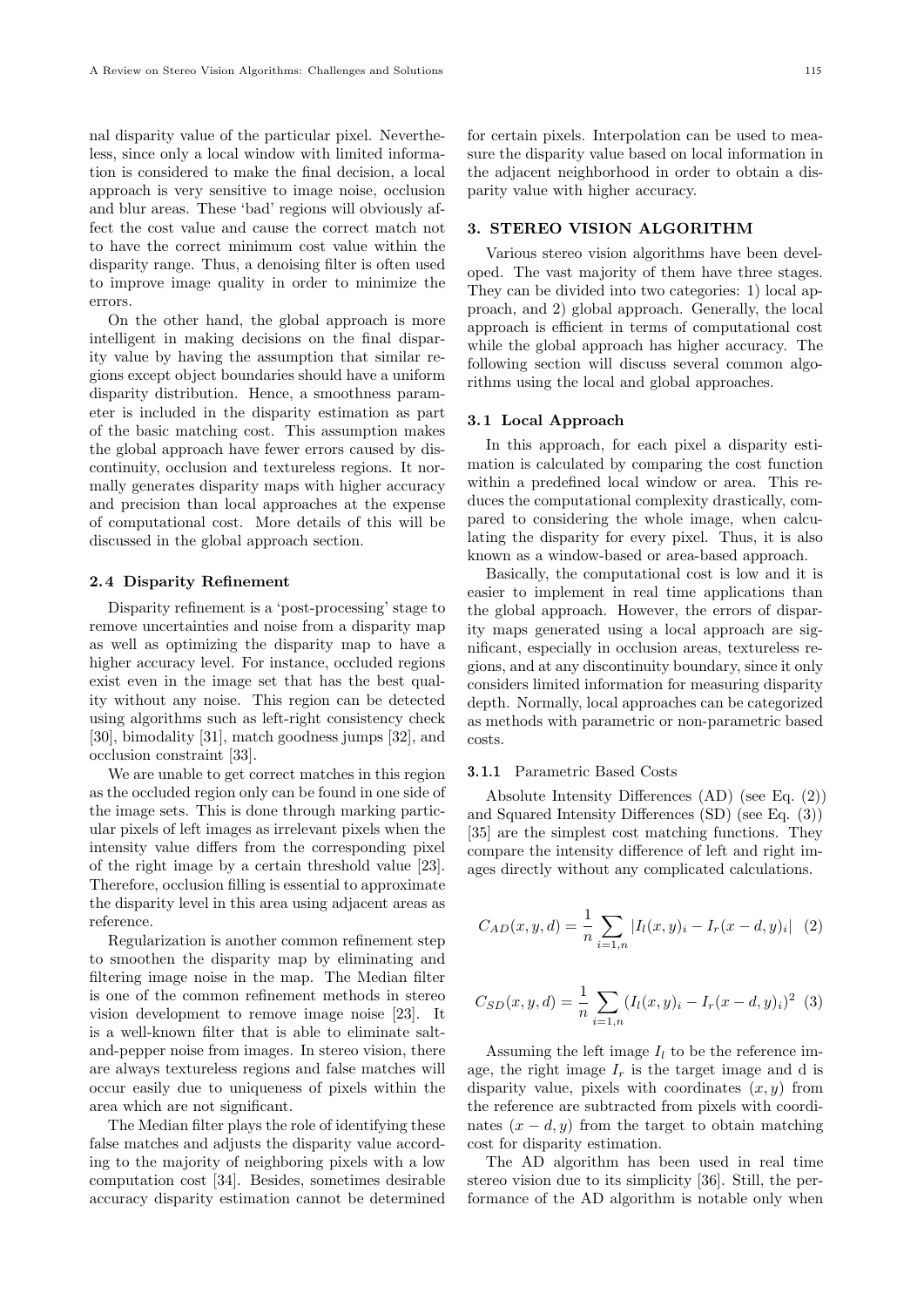image resolution is small enough or in regions with simple textures. This is also true for the SD algorithm. The SD algorithm will produce larger errors since the intensity difference is magnified, especially in regions with light and noise.

The Sum of Absolute differences (SAD) (see Eq. (4)) and the Sum of Squared Differences (SSD) (see Eq. (5)) [37] can be considered as enhanced versions of the AD algorithm and the SD algorithm respectively by involving surrounding pixels around each interest pixel in cost calculation.

$$
C_{SAD}(x, y, d) = \frac{1}{n} \sum_{(a, b) \in N(x, y)} C_{AD}(a, b, d)
$$
 (4)

$$
C_{SSD}(x, y, d) = \frac{1}{n} \sum_{(a, b) \in N(x, y)} C_{SD}(a, b, d)
$$
 (5)

Generally, they total up the intensity differences over a predefined support window  $N(x, y)$  and compare the cost value with another image. The SAD algorithm is one of the common methods in stereo vision in this decade as it is easy implement for real time applications. However, both the SAD and SSD algorithms have poor performance in the presence of radiometric distortion.

In 2010, Georgoulas, et al. [2] implemented SAD in their proposed algorithm for real time stereo vision applications because of the low computational cost and simplicity characteristics. In 2013, it was improved to develop a modified version with better performance [38]. Posugade, et al. [39] have tested the performance of the SAD method using a FPGA for real time application. In 2018, it was still being studied by researchers to utilize RGB differences to increase the accuracy of the disparity map [40].

Unlike the SAD algorithm, the SSD algorithm was more popular in previous decades [41, 42]. There is little research on SSD algorithm development in stereo vision recently. However, performance comparison of the SAD and SSD algorithms has been done [37] and the results have shown that the SAD algorithm with a large support window will produce better quality disparity maps than the SSD algorithm.

Similar to the SAD and SSD algorithms, Normalized Cross Correlation (NCC) (see Eq.  $(6)$  &  $(7)$ ) uses predefined windows around interest points when determining matching cost. It is favorable because of robustness in the face of contrast changes and intensity offsets. The NCC algorithm compensates differences of gain and bias and is better at dealing with Gaussian noise statistically. Still, the calculation in Eq. (7) tends to increase blurring in regions of discontinuity more than other existing algorithms [43]. Also, the computational cost of the NCC algorithm is higher than other window-based algorithms, especially in matching large scale images. That makes it unsuitable to be a practical solution [44].

$$
C_{NCC}(x, y, d) = 1 - NCC(x, y, d)
$$
 (6)

$$
NCC(x, y, d)
$$
  
= 
$$
\frac{\sum_{a,b \in N(x,y)} I_l(a,b) I_r(a-d,b)}{\sqrt{\sum_{a,b \in N(x,y)} I_l^2(a,b) \sum_{a,b \in N(x,y)} I_r^2(a-d,b)}}
$$
(7)

However, the SAD, SSD and NCC algorithms depend on similarity of pixel values in pairs of left and corresponding right images to produce high quality disparity maps. Hence, they are sensitive to radiometric distortion, whereby overall pixel values of the left and right images differ by a certain offset or gain factor [45]. In order to solve this issue, zero mean based algorithms were developed, including Zeromean Sum of Absolute Differences (ZSAD) (see Eq. (8) & (9)), Zero-mean Sum of Squared Differences  $(ZSSD)$  (see Eq.  $(10) \& (11)$ ), and Zero-mean Normalized Cross Correlation (ZNCC) (see Eq. (12) & (13)). The main drawback of zero-mean based algorithms is high computational cost due to additional calculations (see Eq.  $(14)$ ), in which the pixel values are subtracted with the mean value of the support window  $N(x, y)$  [46].

$$
C_{ZSAD}(x, y, d) = \sum_{(a,b)\in N(x,y)} ZSAD(a, b, d)
$$
 (8)

$$
ZSAD(a, b, d) = \frac{1}{n} \sum_{\substack{i=1, n \\ (a, b) \in N(x, y) \\ - ZV(I_r, a, b)_i}} |ZV(I_l, a, b)_i| \tag{9}
$$

$$
C_{ZSSD}(x,y,d) = \sum_{(a,b)\in N(x,y)} ZSSD(a,b,d) \qquad (10)
$$

$$
ZSSD(a, b, d) = \frac{1}{n} \sum_{\substack{i=1, n \\ (a, b) \in N(x, y) \\ - ZV(I_r, a, b)_i)^2}} (ZV(I_l, a, b)_i)
$$
(11)

$$
C_{ZNCC}(x, y, d) = 1 - ZNCC(x, y, d)
$$
 (12)

$$
ZNCC(x, y, d)
$$
  
= 
$$
\frac{\sum_{(a,b)\in N_{(x,y)}} ZV(I_l, a, b)ZV(I_r, a-d, b)}{\sqrt{\sum_{(a,b)\in N_{(x,y)}} (ZV(I_l, a, b))^2 \sum_{(a,b)\in N_{(x,y)}} (ZV(I_r, a-d, b))^2}}
$$
(13)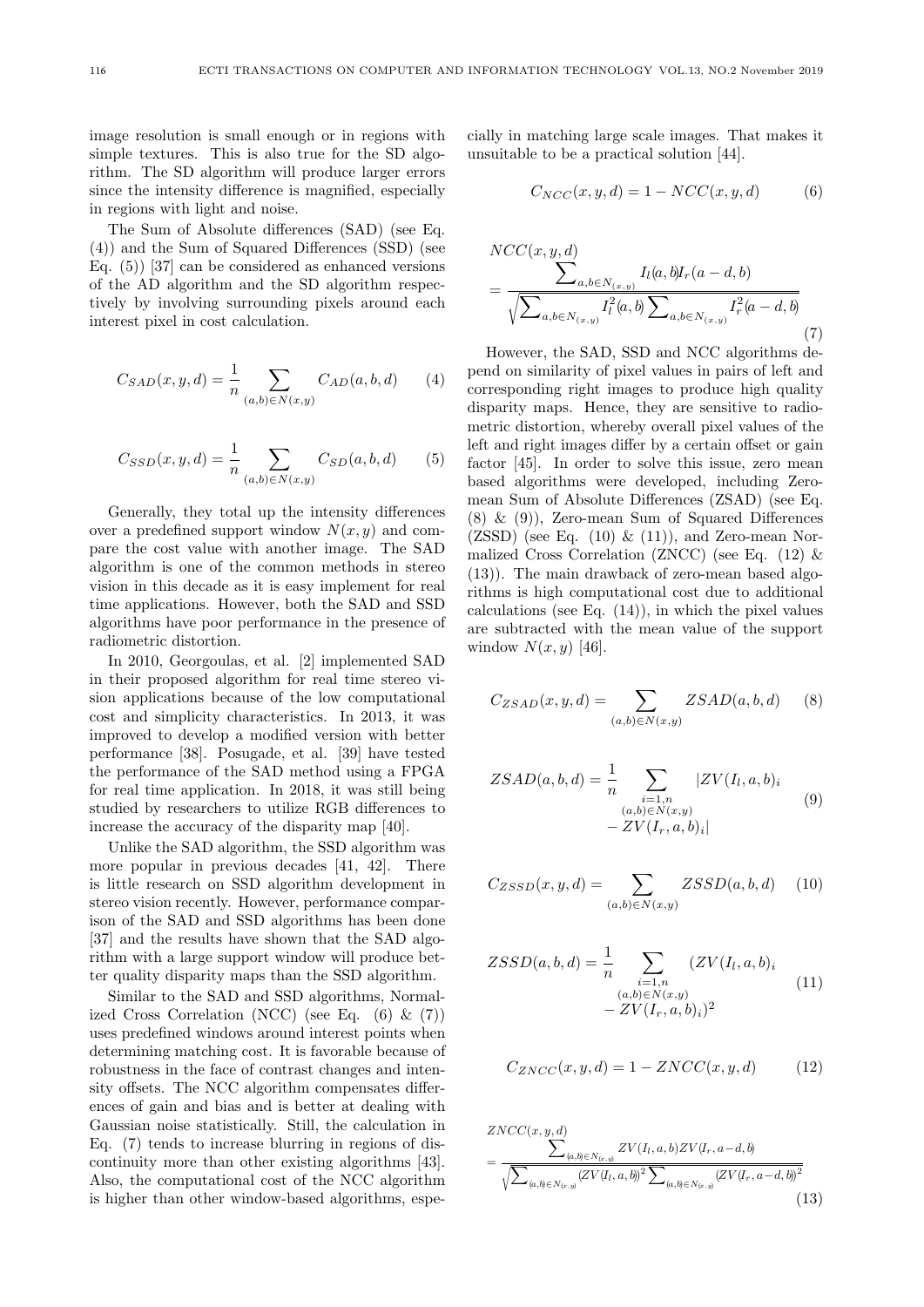$$
ZV(I, x, y) = I(x, y) - \bar{I}_{N(x, y)}(x, y)
$$
 (14)

#### 3.1.2 Non-Parametric Based Costs

The fundamental idea of non-parametric based costs is similar to zero-mean based algorithms, both of which are designed to deal with changes in image gain and bias. The typical algorithms are Rank transform  $(RT)$  (see Eq.  $(15)-(17)$ ) and Census Transform  $(CT)$  (see Eq.  $(18)$  &  $(19)$ ) developed by Zabih, et al. [47]. The main difference of nonparametric based methods compared with parametric based methods is that the matching cost is not related to the intensity value at all, but is an integer in the  $range(0, \ldots, x * y - 1).$ 

$$
C_{RT}(x, y, d)
$$
  
= 
$$
\sum_{(a,b)\in N(x,y)} |Rank_l(a,b) - Rank_r(a-b,d)|
$$
 (15)

$$
Rank(a,b) = \sum_{(a,b)\in N(x,y)} L(a,b) \tag{16}
$$

$$
L(a,b) = \begin{cases} 1: & I(a,b) < I(x_c, y_c) \\ 0: & otherwise \end{cases}
$$
 (17)

$$
C_{CT}(x, y, d) = \sum_{(a, b) \in N(x, y)} Hamming(CT_l(a, b) - CT_r(a - d, b))
$$
\n(18)

$$
CT(a,b)) = Bitsstring_{(a,b)\in N(x,y)}(I(a,b)
$$
  

$$
\langle I(x_C, y_C) \rangle
$$
 (19)

In terms of the RT algorithm, the cost function is defined as number of pixels in a predefined support window where the intensity value is less than the center pixel  $(x_C, y_C)$  [48]. The performance evaluation [47] has shown that the RT algorithm is better than parametric based algorithms such as SAD and SSD. It has been used in real time stereo vision with implementation in a FPGA to generate disparity maps with an image size of 640×480 pixels under 30 frames per second [48]. Also, with the help of a GPU, RT can achieve up to 36 frames per second with the same image size [49].

The CT algorithm, on the other hand, is identical to the RT algorithm except for only two differences. First, the structure of calculation in the CT algorithm is in the form of a bit string. Next, the integers of neighborhood pixels after comparing with the center pixel are stored, and the similarity with the next image is identified using Hamming distance [50]. That is unlike the RT algorithm where the integers of neighborhood pixels are summed before computing matching cost between two images. This makes the CT algorithm more accurate in matching cost compared to the RT algorithm [47], as well as other algorithms [51, 52]. However, the computational cost of the CT algorithm cannot be ignored when implemented in general CPUs. It is more suitable for use on FPGAs or ASICs which have faster performance [53, 54].

Moreover, accessed size and memory of FPGAs can be further decreased to allow performance of the CT algorithm to achieve up to 130 frames per second with an image size of  $640\times480$  pixels [55]. Nevertheless, there is a study where the CT algorithm performance was able to reach up to 42 frames per second using CPUs [56]. In Hernandez-Juarez, et al. [57], an extension of the CT algorithm is selected and implemented in an embedded GPU system with up to 42 frames per second. Besides, the modified CT algorithm is developed to minimize noise. Experimental results have shown the robustness of the proposed algorithm against noise using Middlebury datasets [58].

# 3. 2 Global Approach

Unlike the local approach, the global approach treats disparity estimation as a labeling problem with an energy minimization framework [59]. It considers the influence of all pixels to eliminate the impact of local areas which can cause errors because of homogenous regions or occlusion. Thus, the computational cost using global methods is usually larger than that of local methods, but they yield higher quality disparity maps. The common methods of the global approach are Dynamic Programming, Graph Cuts, and Belief Propagation.

Generally, this energy function consists of two terms, a data term and a smoothness term (see Eq. (20)). The data term estimates the consistency between pixels of both images. The smoothness term determines the similarity of pixels in the neighborhood. This function can be solved using either horizontal optimization (1D) or both sides optimization (2D). The typical 1D optimization is using classic DP optimization [18]. It is simple and it requires less time to complete the optimization. Still, the main drawback is that it will lead to a well-known streaking effect due to insufficient coherence with vertical pixels [60].

$$
E(f) = E_{data}(f) + E_{smooth}(f)
$$
 (20)

A 2D optimization, on the other hand, can produce smoother and better quality disparity maps since it considers both horizontal and vertical direction scanlines. In this decade, most of the global approach studies are using 2D optimization to ensure the disparity estimation is as close as possible to the ground truth image. The main challenge of this implementation is minimizing computational cost to make it suitable for real time applications.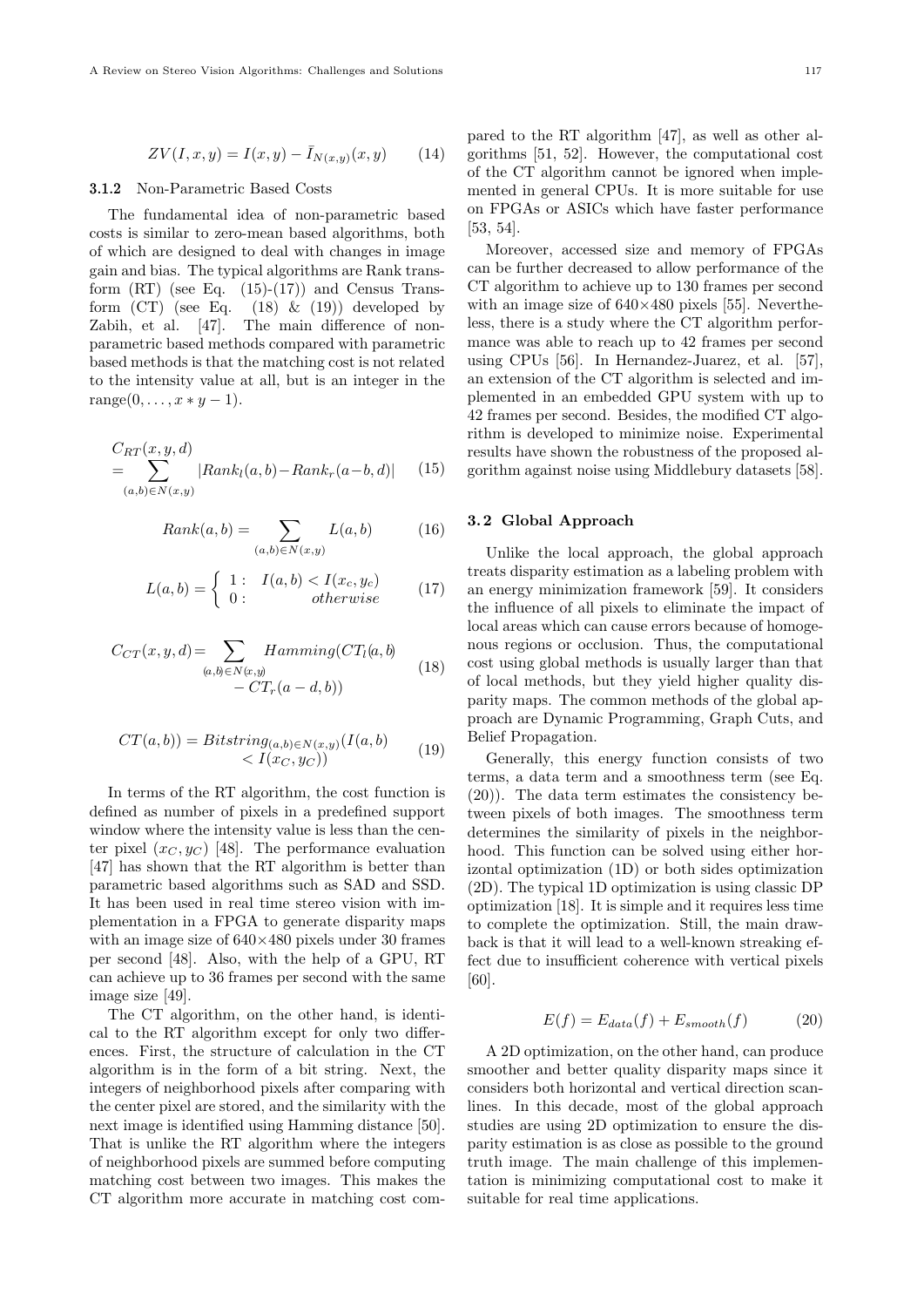#### 3.2.1 Dynamic Programming (DP)

DP is a mathematical approach that divides an optimization problem into smaller subproblems to decrease complexity [61]. In this method, each corresponding horizontal scanline from both the left and right images will be computed to form a cost matrix, which is also known as the disparity space image (DSI). The local cost of each pixel in a DSI can be obtained using one of the local approaches. Then, minimum cost accumulation is done using the DSI. This can be achieved by comparing left bottom pixels in the local region and searching for the lowest value of accumulated cost. An optimal path is then estimated with a backward direction from the upper right corner, which is demonstrated in Fig. 2.

A lot of research has been done to improve DP performance, since the inability of computing vertical consistency severely affects the quality of disparity estimation while the computational complexity is also significant. Fan, et al. [63] have simplified DP stereo vision by limiting disparity range and down sampling to reduce computational complexity. Kim, et al. [64] presented a Two-Pass DP which examines horizontal and vertical scanlines for estimating disparity depth.



Fig.2: Back tracking to search for optimal solution [62].

Moreover, considering both horizontal and vertical consistency using sub-optimal cost has been proposed by Sawires, et al. [65] in order to smoothen and improve the accuracy of disparity maps. Witt, et al. [66] combined edge based matching with DP optimization. In this proposed algorithm, DP is used for optimization along edges instead of scanlines and the results have shown that most of the horizontal edges can be recovered but not the slanted plane textures.

Besides, Baek, et al. [59] have proposed a DP based stereo vision with the ability to detect occlusion and error regions. This is done by modelling an energy function with constraints of uniqueness, ordering, and color similarity. After obtaining occlusion or error regions, these areas are refined, and the disparity is estimated using DP and an edge preserving noise filter. Apart from this, Suhr, et al. [67] proposed a robust stereo vision with a combination of DP and Hough Transform to measure the vertical road profile. The results indicate that the proposed algorithm can estimate the road profile, even if the road is distant from the camera.

#### 3.2.2 Graph Cuts (GC)

A weighted directed graph (See Eq. (21)) consists of two main parameters, a set of vertices V and weighted directed edges E (See Eq. (24)). There are two particular vertices, known as the source s and the sink t (See Eq.  $(22) \& (23)$ ), where the graph axes is according to the image  $xy$  axes and disparity range d. In this method, the nodes relate to edges constraints, following by calculating cost using a local method. A cut is a partition of vertices  $(V^s, V^t)$ , in which the cost is the sum of the weights of the edges from the source to the sink (See Eq.  $(25)$ ). The cut with minimum cost will be considered as the optimal solution for disparity depth estimation.

$$
G = (V, E) \tag{21}
$$

$$
V = V^* \cup (s, t) \tag{22}
$$

$$
V^* = [(x, y, d), x \in (0, x_{\text{max}}), y \in (0, y_{\text{max}}),
$$
  

$$
d \in (0, d_{\text{max}})]
$$
 (23)

$$
E = \left\{ \begin{array}{c} (u, v) \in V^* x V^* : ||u - v|| = 1\\ (s, (x, y, 0)) : x \in [0, x_{\text{max}}] \\ ((x, y, d_{\text{max}}), t : y \in [0, y_{\text{max}}]) \end{array} \right\}
$$
(24)

$$
C_{GC}(V^s, V^t) = \sum_{\substack{(u,v)\in \varepsilon\\u\in V^s, v\in V^t}} C_{GC}(u, v) \qquad (25)
$$

Similar to DP, much research has been carried out to enhance GC performance since minimizing the energy function is expensive in terms of computational cost while the disparity depth calculation is far from mature. For GC, Boykov, et al. [68] presented two techniques, namely expansion moves and swap moves, to search for the local minimum with higher efficiency. Instead of changing the labels of pixels one by one traditionally, these new approaches allow huge numbers of pixel label changes simultaneously. They have tested with simulated annealing and the results demonstrated that the new techniques are able to converge faster with lower values of energy.

Hong, et al. [69] used a segment domain in the energy minimizing problem which is different from the conventional pixel domain. It helps to increase the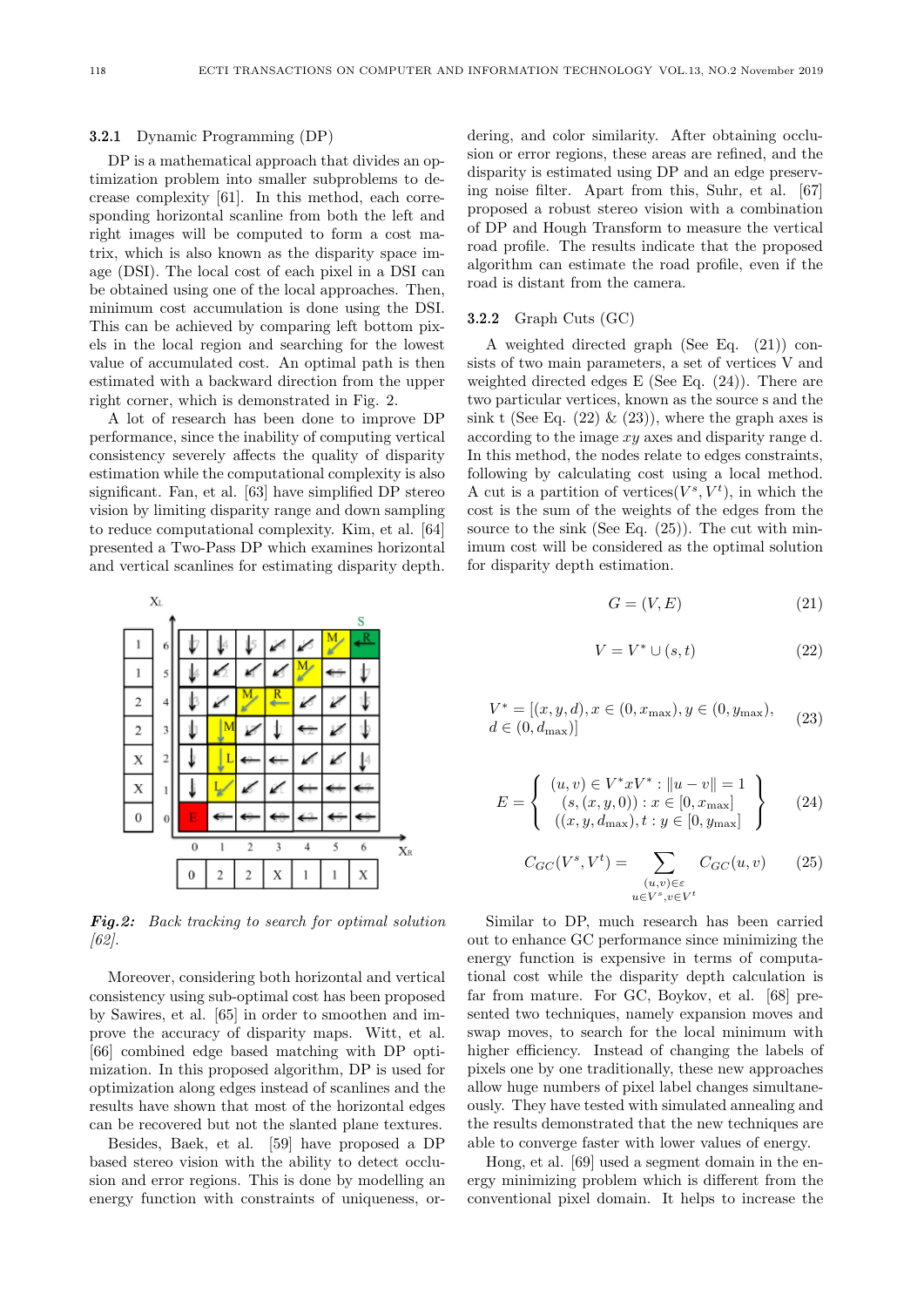accuracy disparity estimation and minimize the errors due to occlusion, textureless regions, and discontinuity. Furthermore, Altantawy, et al. [70] boosted the estimation by introducing the Non-Local-Mean method in the segment domain to reduce image noise while preserving the edge property.

Moreover, the Patchmatch algorithm was integrated with GC by Feng, et al. [71] to reduce computational complexity. Using the Patchmatch method, the label of pixels is randomly selected and propagated to adjacent pixels. Also, a convolutional neural network is applied to GC for similarity measures on image patches in order to refine the precision of the result. Compared to existing BP based algorithms and other GC based approaches, the proposed GC based method outperforms them on the Middlebury datasets.

# 3.2.3 Belief Propagation (BP)

In this method, the pixels of an image are connected to each other in order to exchange information through message transferring so that the probability distribution of the disparity of the pixels can be determined [72]. The message here is in the form of a probability value and the value is updated every iteration and replaces the previous value. The word 'Belief' in the name of this approach means that the probability value has been replaced. Message transferring from pixel  $p$  to pixel  $q$  in iteration  $n$  with minimum energy can be formulated as in Eq. (26).

$$
m_{p \to q}^{n}(d_{q}) = \min_{d_{p} \in \gamma} (V(d_{p}, d_{q}) + D_{p}(d_{p}) + \sum_{r \in N(p)/q} m_{r \to p}^{n-1}(d_{p})) \qquad (26)
$$

 $\gamma$  is the disparity range,  $V(d_p, d_q)$  is a parameter that measures similarity or smoothness of two neighbor pixels,  $D_n(d_n)$  is the matching cost associated with the central pixel and  $m(r \to p)(n-1)(d_p)$  is the latest updated message from adjacent pixels [73]. Fig. 3 demonstrates the concept of message passing in BP, in which pixel  $x_1$  obtains a message from adjacent pixels and passes the message to pixel  $x_2$ . This process continues to spread to the whole image with iterations until the energy is decreased and converged to an acceptable level to obtain the optimal solution of the disparity map.

In terms of enhancement or modification, Sarkis, et al. [74] proposed measuring sparse depth map by matching a sparse image and a dense image for preserving the quality of depth estimation. Recovering the dense disparity map can be done using the sparse depth map using an approximation method. Liang, et al. [75] improved performance of BP by introducing a stability factor in the energy function, and include other occlusion handling such as a left-right consistency check, as well as a median filter to eliminate



Fig.3: Illustration of message passing in Belief Propagation [4].

noise and refine the disparity map.

Semi-limited BP is presented by Luo, et al. [76] whereby passing messages is only allowed within regions of the same object to minimize errors caused by passing irrelevant messages to other regions of an image. Recently, there is study on developing BP to have 1D optimization similar to a classic DP approach [77]. By implementing it on a multicore embedded system, it can run with 1080p resolution images at 24.5 frames per second with only 10-Watt power consumption. Still,

the streaking effect remains even though a median filter is used to reduce the noise.

# 3. 3 Overall Performance Comparison of Stereo Vision Algorithms

Table 2 illustrates a summary of recent stereo vision approaches. Miron, et al. [78] have done performance evaluation of local approaches for algorithms both with and without cost aggregation using datasets from Middlebury and KITTI. Results have shown the ZNCC algorithm without cost aggregation outperforms the others with around 40% errors. The rest have more than 50% errors. This indicates the zero mean feature can estimate more desirable disparity values without the use of cost aggregation. When fixed window cost aggregation is included, the result is further improved until there are only 29% errors on average. The proposed algorithm presented by Miron, et al. [78] combining CT with mean sum of relative differences of intensities inside a support window has a better disparity map with only 22% errors.

In terms of the global approach, Tappen, et al. [79] have compared the performance of GC and BP algorithms under the same conditions and parameters. Overall, both the GC and BP algorithms have nearly the same error percentage regardless of nonoccluded error, textureless error, or discontinuity error. The GC algorithm generates a smoother disparity map than the BP algorithm. But this advantage does not help the GC algorithm in obtaining lower error when compared to ground truth data because the latter has higher energy than both algorithms. This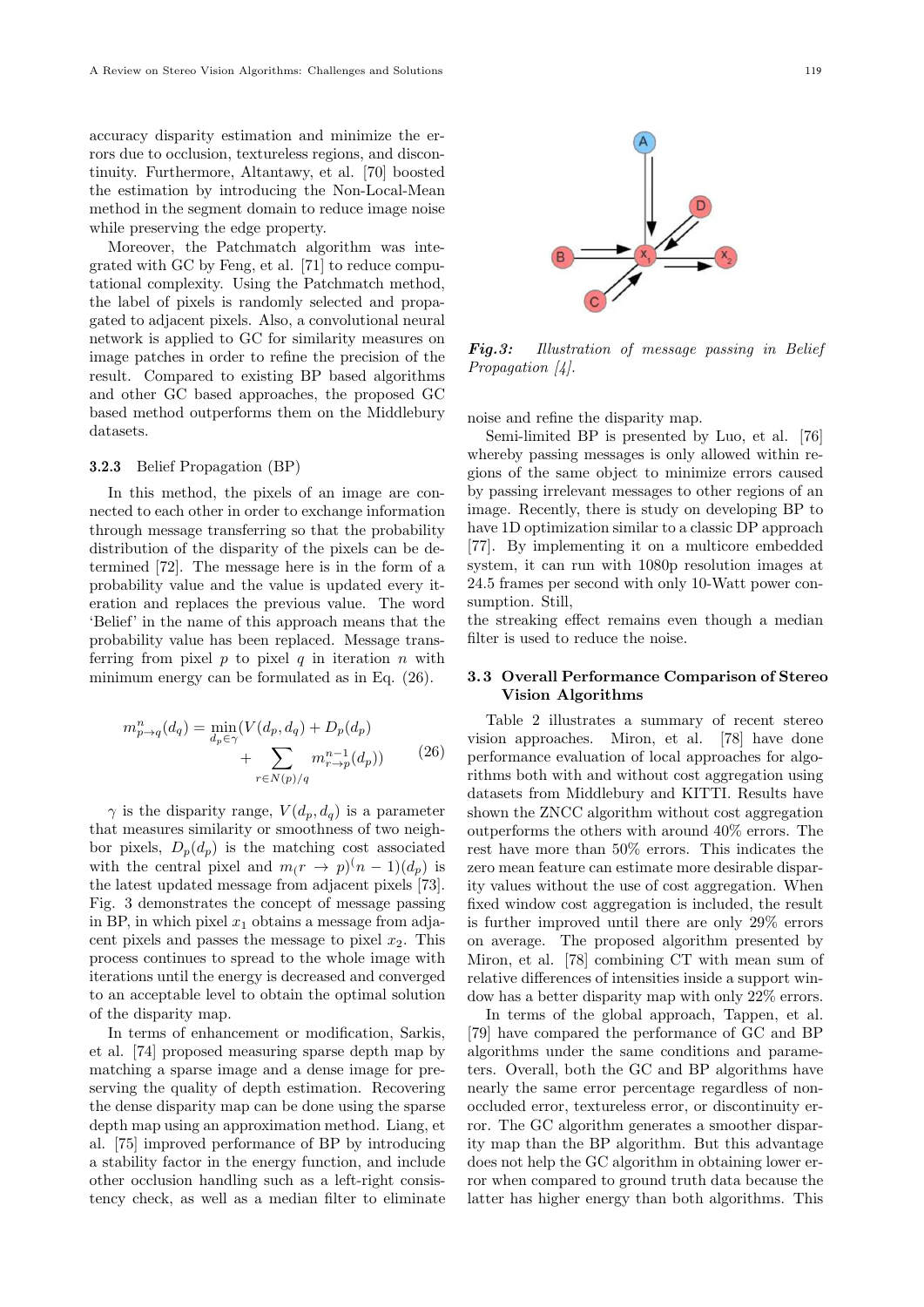| Stereo<br>approach                | Modification                                                                      | Category       | Device                   | Advantages                                                                                           | <b>Limitations &amp; Concerns</b>                                                               |
|-----------------------------------|-----------------------------------------------------------------------------------|----------------|--------------------------|------------------------------------------------------------------------------------------------------|-------------------------------------------------------------------------------------------------|
| $\boxed{\text{SAD} \ \boxed{34}}$ | Uses uniqueness<br>of minimum and median<br>filter                                | Local          | CPU                      | Good accuracy with low<br>computational cost                                                         | Not applicable for high<br>texture images                                                       |
| $\vert$ SAD $\vert$ 2 $\vert$     | Uses pyramid reduction,<br>ZNCC similarity measures<br>and vergence angle control | Local          | FPGA                     | Extremely low and<br>consistent computational<br>cost and low power<br>consumption                   | Poor performance in<br>homogenous regions                                                       |
| $\overline{\text{SAD}$ [21]       | Uses various sizes of<br>correlation window                                       | Local          | $\overline{\text{CPU}}$  | Gives good results in non-<br>texture regions as well as<br>depth discontinuity                      | Performance evaluation<br>under radiometric<br>distortion is not justified                      |
| $[SAD]$ $[38]$                    | Only considers object edge<br>pixels in depth estimation<br>calculation           | Local          | $\overline{\text{CPU}}$  | Faster than conventional<br>SAD algorithm                                                            | Performance evaluation<br>under radiometric<br>distortion is not justified                      |
| $SAD/SSD$ [37]                    | Uses nuclear norm<br>minimization                                                 | Local          | $\overline{\text{CPU}}$  | Able to reduce occlusion<br>error and performs better in<br>homogenous regions                       | Performance in terms of<br>computational cost is<br>unclear                                     |
| $\boxed{\text{SAD}$ [40]          | Uses bilateral filter                                                             | Local          | $\overline{\text{CPU}}$  | Good accuracy and is able to<br>reduce noise                                                         | Performance in terms of<br>computational cost is<br>unclear                                     |
| <b>NCC</b> [83]                   | Modified to be more like<br>template approximation                                | Local          | CPU                      | Faster than conventional<br>NCC                                                                      | Quality of disparity map is<br>not verified                                                     |
| $NCC$ [84]                        | Uses shape adaptive<br>window and orthogonal<br>integral image technique          | Local          | CPU                      | Produces accurate disparity<br>map quickly                                                           | Not suitable for real time<br>application yet                                                   |
| $NCC$ [44]                        | Uses dirty filtering                                                              | Local          | $\overline{\text{CPU}}$  | High precision                                                                                       | High computational cost                                                                         |
| ZNCC <sup>[85]</sup>              | Integrated within neural<br>network                                               | $_{\rm Local}$ | CPU                      | Good in dealing with<br>textureless areas                                                            | Ineffective in dealing<br>occlusion and<br>discontinuity                                        |
| $CT$ [54]                         | None                                                                              | Local          | $\overline{\text{ASIC}}$ | Low computational cost                                                                               | Disparity map quality is<br>not justified                                                       |
| $CT$ [53]                         | None                                                                              | Local          | <b>FPGA</b>              | Low computational cost                                                                               | Post-processing is not<br>included, so disparity<br>quality can be further improved<br>improved |
| $CT$ [55]                         | Optimizes size and<br>memory access                                               | Local          | <b>FPGA</b>              | High speed with reduced<br>memory size                                                               | Poor performance when<br>image has noise                                                        |
| CT[86]                            | Combines with SAD and<br>uses permeability filtering                              | Local          | $\overline{\text{CPU}}$  | Fast operation with<br>promising accuracy                                                            | Computational cost is not<br>low enough for real time<br>application                            |
| $CT$ [50]                         | Uses coherency sensitive<br>hashing                                               | Local          | $\overline{\text{CPU}}$  | High accuracy with fewer<br>bad pixels                                                               | High computational cost                                                                         |
| CT[58]                            | Uses random walk and<br>wavelet edge joint bilateral                              | Local          | $\overline{\text{CPU}}$  | Minimizes noise<br>significantly, even in the<br>toughest situation with<br>addictive Gaussian noise | Parameter selection is<br>crucial to ensure optimum<br>performance                              |
| $\overline{DP[64]}$               | Uses generalized ground<br>control points scheme                                  | Global         | $\overline{\text{CPU}}$  | Scanline inconsistency<br>problem is removed                                                         | Not applicable for real<br>time application                                                     |
| DP [87]                           | Uses adaptive aggregation                                                         | Global         | $\overline{\text{CPU}}$  | Faster and better than<br>conventional DP based<br>approach                                          | Implementation on CPU<br>has high computational<br>$\cot$                                       |
| DP [88]                           | Uses reliability search for<br>matches                                            | Global         | CPU                      | Processing speed is faster<br>than conventional DP based<br>approaches                               | The improvement is mainly<br>on computational cost                                              |
| DF[60]                            | Uses cross-based adaptive<br>window aggregation                                   | Global         | $\overline{\text{CPU}}$  | More accurate and faster than<br>most DP based approaches                                            | The accuracy of the disparity<br>map decreases as the range<br>increases                        |
| $\overline{DP}$ [62]              | Implements memory-based<br>architectures                                          | Global         | <b>FPGA</b>              | Requires less area cost than<br>array-based architectures                                            | Evaluation in terms of<br>disparity quality is not<br>justified                                 |
| DP [67]                           | Combines with Hough<br>transform                                                  | Global         | CPU                      | Generates reliable vertical<br>road profile distant from<br>camera                                   | Unable to work properly for<br>severe roll angle and<br>complete occlusion                      |

Table 2: Summary of major stereo vision methods.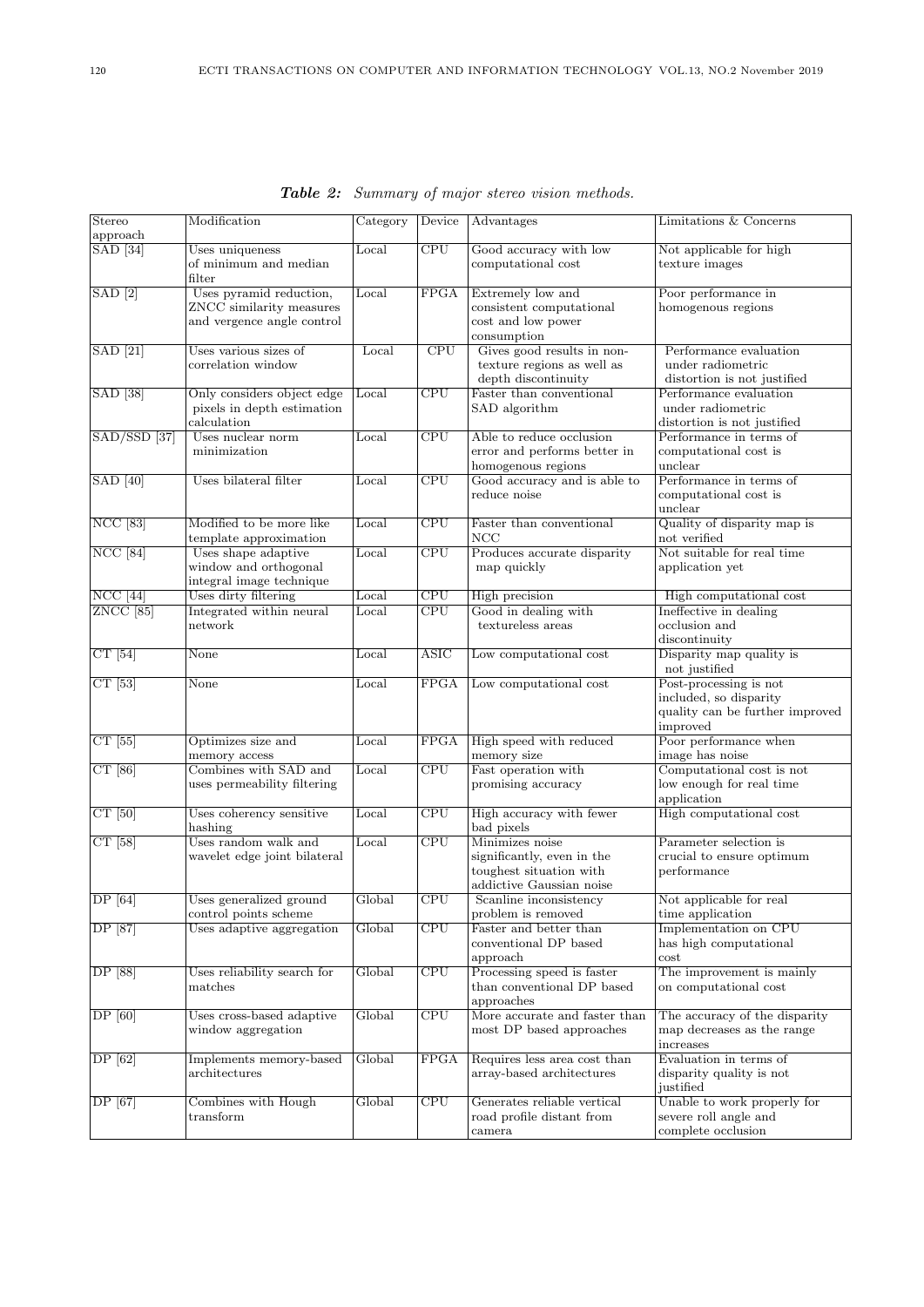| Stereo         | Modification                                                                                                   | Category | Device                  | Advantages                                                                                                                  | Limitations & Concerns                                                                                           |
|----------------|----------------------------------------------------------------------------------------------------------------|----------|-------------------------|-----------------------------------------------------------------------------------------------------------------------------|------------------------------------------------------------------------------------------------------------------|
| approach       |                                                                                                                |          |                         |                                                                                                                             |                                                                                                                  |
| GC [69]        | Uses segment domain in<br>minimizing energy                                                                    | Global   | CPU                     | Good in dealing with<br>textureless areas, occluded<br>regions and disparity<br>discontinuities                             | Unable to handle high<br>texture image where object<br>boundaries are inside initial<br>color segments           |
| GC [89]        | Uses SVD in plane fitting<br>with 3 steps outliers filter<br>and improved hierarchical<br>clustering algorithm | Global   | CPU                     | High accuracy                                                                                                               | Significant computational<br>cost                                                                                |
| GC [70]        | Uses Non-Local Mean<br>technique for cost volume<br>filtering and SVD in plane<br>fitting                      | Global   | CPU                     | Produces disparity map with<br>satisfactory accuracy and<br>deals with textureless regions<br>well                          | Performance is affected<br>when there are many or<br>complicated objects in the<br>image                         |
| $GC$ [90]      | Uses locally shared labels<br>scheme                                                                           | Global   | $\overline{\text{CPU}}$ | High accuracy with great<br>performance in tackling<br>homogenous regions,<br>disparity discontinuity and<br>occluded areas | Computational cost is not<br>stated. High cost is suspected                                                      |
| $GC$ [91]      | Uses previous sequence<br>image as reference with<br>noise filter and cross-<br>checking to fill occlusion     | Global   | CPU                     | Outperforms conventional<br>method in terms of accuracy                                                                     | Computational cost analysis<br>is not evaluated                                                                  |
| GC [71]        | Integrates patchmatch<br>approach and neural<br>network for similarity<br>measure                              | Global   | CPU                     | Higher accuracy than other<br>patchmatch based or graph<br>cuts-based methods                                               | Computational cost is not<br>analyzed                                                                            |
| <b>BP</b> [74] | Uses sparse disparity map<br>to recover dense disparity<br>map                                                 | Global   | $\overline{\text{CPU}}$ | Faster than conventional BP<br>method and lower MSE than<br>NCC method                                                      | Computational cost still<br>much higher than local<br>approaches (e.g. NCC)                                      |
| BP [72]        | Uses differential<br>geometric constraint of<br>disparity based on image<br>segmentation                       | Global   | $\overline{\text{CPU}}$ | Works well for slanted planes<br>and curved surfaces                                                                        | AdaptingBP is clearly better<br>than this approach in terms<br>of accuracy and processing<br>time is not studied |
| BP [92]        | Uses RGB vector measure<br>into smooth function                                                                | Global   | CPU                     | High accuracy and good in<br>dealing with disparity<br>discontinuity                                                        | Performance in dealing with<br>homogenous regions is not<br>satisfactory                                         |
| <b>BP</b> [76] | Uses local method to<br>estimate disparity range<br>and regulates data term of<br>energy function              | Global   | $\overline{\text{CPU}}$ | Accuracy is better than the<br>original BP method                                                                           | Computational cost is not<br>analyzed in this study                                                              |

|  | Table 2: Summary of major stereo vision methods (continued). |  |  |  |  |  |  |  |
|--|--------------------------------------------------------------|--|--|--|--|--|--|--|
|--|--------------------------------------------------------------|--|--|--|--|--|--|--|

phenomenon is caused by pixels with correct disparity within an occluded region in ground truth data which tend to have various intensity values. These increase the matching cost as well as the overall energy value.

Despite that, GC algorithm has lower computational cost than the BP algorithm, but the BP algorithm can be enhanced to be faster than the GC algorithm. Anyway, there are faster versions of the GC algorithm [80], thus the GC algorithm has more advantage in terms of computation. On the other hand, the conventional DP algorithm has lower computational load since it does not involve vertical scanlines with expense of higher error than the BP and GC algorithms [81]. Thus, most of the DP algorithm improvements include consideration of vertical consistency to ensure desirable accuracy can be reached.

# 4. VARIOUS CHALLENGES AND SOLU-TIONS OF STEREO VISION ALGO-RITHM

This section discusses the major challenges of stereo vision algorithms and available solutions to

tackle these challenges. A desirable solution with perfect output has not yet been found.

#### 4. 1 Radiometric Distortion

Radiometric distortion is a common defect of images captured by binocular cameras due to image noise, vignette effects, and slight setting changes [46]. We are often unable to avoid the presence of radiometric distortion, so stereo vision algorithms should take into consideration minimizing the influence of these defects. For this, Miron, et al. [78] have done a performance analysis of local approaches in the presence of radiometric distortion.

The results have indicated that parametric-based cost functions such as those in the SD algorithm and used by Klaus, et al. [82] (combining SAD with gradient based measure) algorithms have the highest number of errors, followed by the CT algorithm and the ZNCC algorithm with an almost similar error percentage. The proposed CT based algorithm has the lowest error percentage. Furthermore, Hirschmller, et al. [46] analysed performance of parametric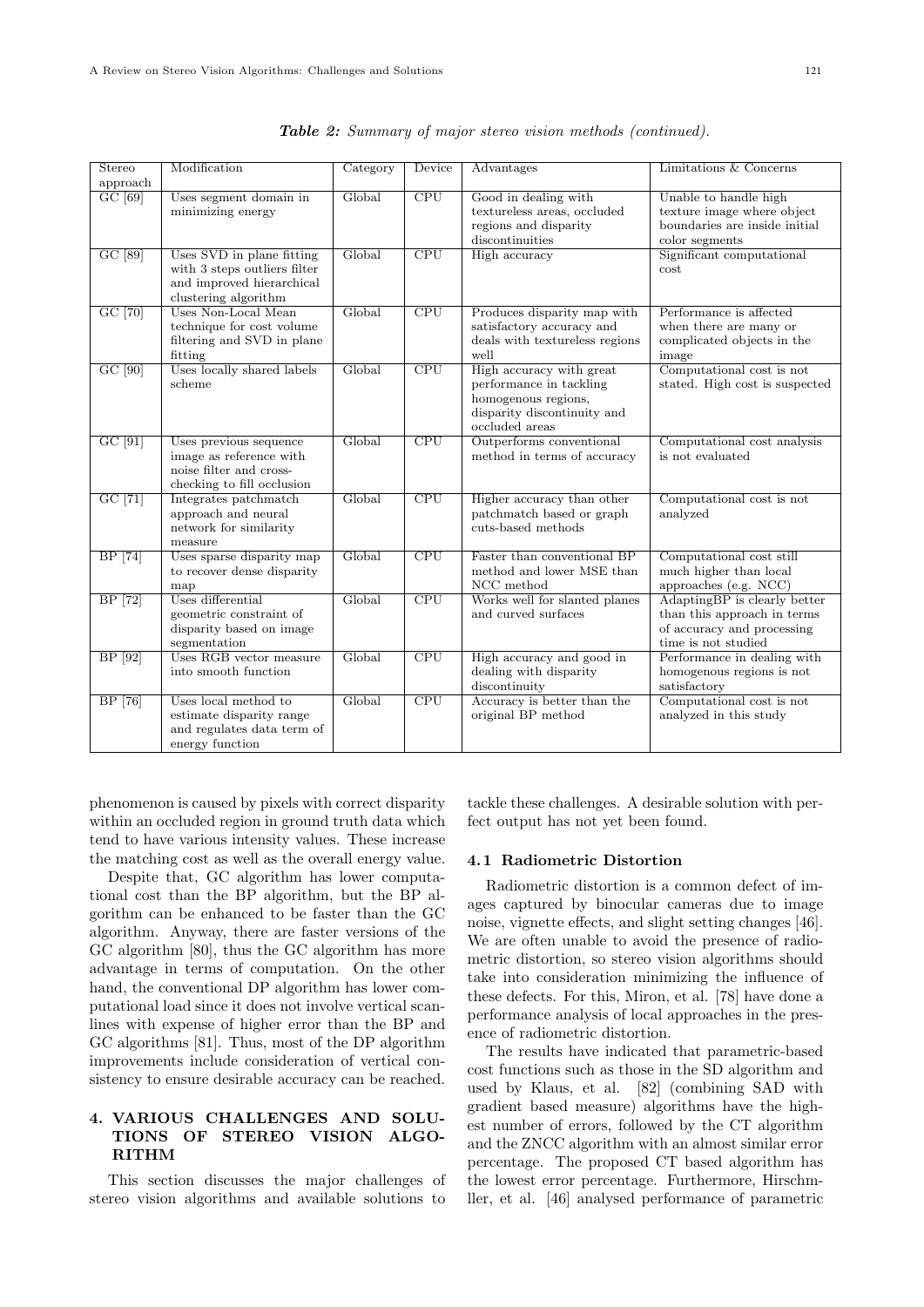and non-parametric based cost functions with various gain changes, gamma changes, vignette effects, and signal-to-noise ratios (SNR).

In this evaluation, the CT algorithm has lower error and is more consistent than the ZNCC algorithm. Thus, the CT based algorithm is more suitable to deal with radiometric distortion among local approaches. A zero mean-based algorithm like the ZNCC algorithm is costly in terms of processing speed. In addition, a bilateral filter is used by Hamzah, et al. [40] with the SAD algorithm and the performance evaluation indicates that the bilateral filter is efficient in reducing the errors caused by radiometric distortion.

Nevertheless, it might not perform well when an image exists with many errors, but this situation can be enhanced by considering the original image information using a joint bilateral filter [93]. This will lead to better preserving effects. Still, this filter is prone to false matches at corners or edges on the disparity map. In order to maximize performance of the bilateral filter, Song, et al. [94] have proposed a combination of wavelet-based edge detection and joint bilateral filter (also known as wavelet edge joint bilateral filter) whereby information from the edge of the image is included for filtering image noise.

# 4. 2 Occlusion, Depth Discontinuity and Homogenous Regions

Occlusion occurs in every stereo image pair because there must be some regions that only appear in one side of the stereo image. Depth discontinuity and homogenous regions are two other features of stereo images which we should be highly concerned about because false matching often occurs in this region. Hence, dealing with occlusion, depth discontinuity and homogenous areas is crucial to maximize the quality of the disparity map. Pandey, et al. [37] presented a low-rank sparse matrix completion algorithm to remove occluded areas as well as other falsely matched pixels by replacing the optimum disparity value in these areas using Nuclear norm minimization [95].

The advantage of this method is that it can be used in any approach. It works for both local and global types. Still, the performance of this implementation is not remarkable but can yield a 10% improvement in terms of accuracy. Zhang, et al. [84] used a crossbased window to improve the NCC algorithm by reducing the errors occurring at depth discontinuity areas, in which the shape of local window varies based on the discontinuity region with addition of computational load. Furthermore, Yang, et al. [60] apply a cross-based window in their DP algorithm and the results have shown that not only accuracy is improved, but the streaking effect is minimized.

Baek, et al. [59] focus on determining occlusion before eliminating it from a disparity map. They identified occluded regions through modelling an energy

function using an ordering constraint, a uniqueness constraint, and a colour similarity constraint. The ordering constraint estimates candidates of occlusion, the uniqueness constraint justifies mutual consistency of both disparity map, while the colour similarity constraint further evaluates mutual consistency between the two stereo images using Euclidean distance. Then, these areas are removed using the DP algorithm with guided image filtering. Experiments have shown that the proposed algorithm is able to eliminate more errors of occlusion than conventional methods. Weight optimization of the three constraints is the main challenge to ensure the proposed algorithm can perform consistently.

In addition, colour segmentation is a good option for reducing computation complexity and errors due to occlusion, discontinuity, and textureless regions. Hong, et al. [69] used a mean-shift colour segmentation approach on a GC algorithm and changed from the pixel domain to the segment domain. There are several advantages when using a segment domain. First, the number of segments is far smaller than the number of pixels, hence computational cost will be decreased significantly.

Furthermore, uniform and smooth disparity distribution within a homogenous region can be guaranteed. With the use of smoothness terms in the energy function, the smoothness of disparity between segments can be preserved easily. However, the proposed algorithm still takes seconds to complete disparity estimation without considering colour segmentation computation. Further research needs to be carried out to reduce the cost in order to meet real time requirements. Recently, there are other improvements on the segment domain-based GC algorithm.

Wang, et al. [89] increased the accuracy of the algorithm by adding Singular Value Decomposition and setting three rules for disparity plane fitting: crosschecking, judging reliable region, and measuring the distance between previous disparity to the computed disparity plane. Also, Altantawy, et al. [70] introduced the Non-Local-Mean method into the segment based GC algorithm to eliminate image noise in a faster way with an edge preserving property.

## 4. 3 Computational Cost

A lot of studies are done on reducing computational complexity of stereo vision algorithms. For software based improvement, Hoa, et al. [38] reduced the number of pixels being searched of the SAD algorithm to only 17% of the total pixels, which lowers computational cost approximately 89% compared to the conventional SAD algorithm. In this study, only edge or corner pixels are selected for matching cost and disparity estimation while the rest are excluded from estimation.

Still, this modification generates a sparse disparity map instead of a dense disparity map, since limited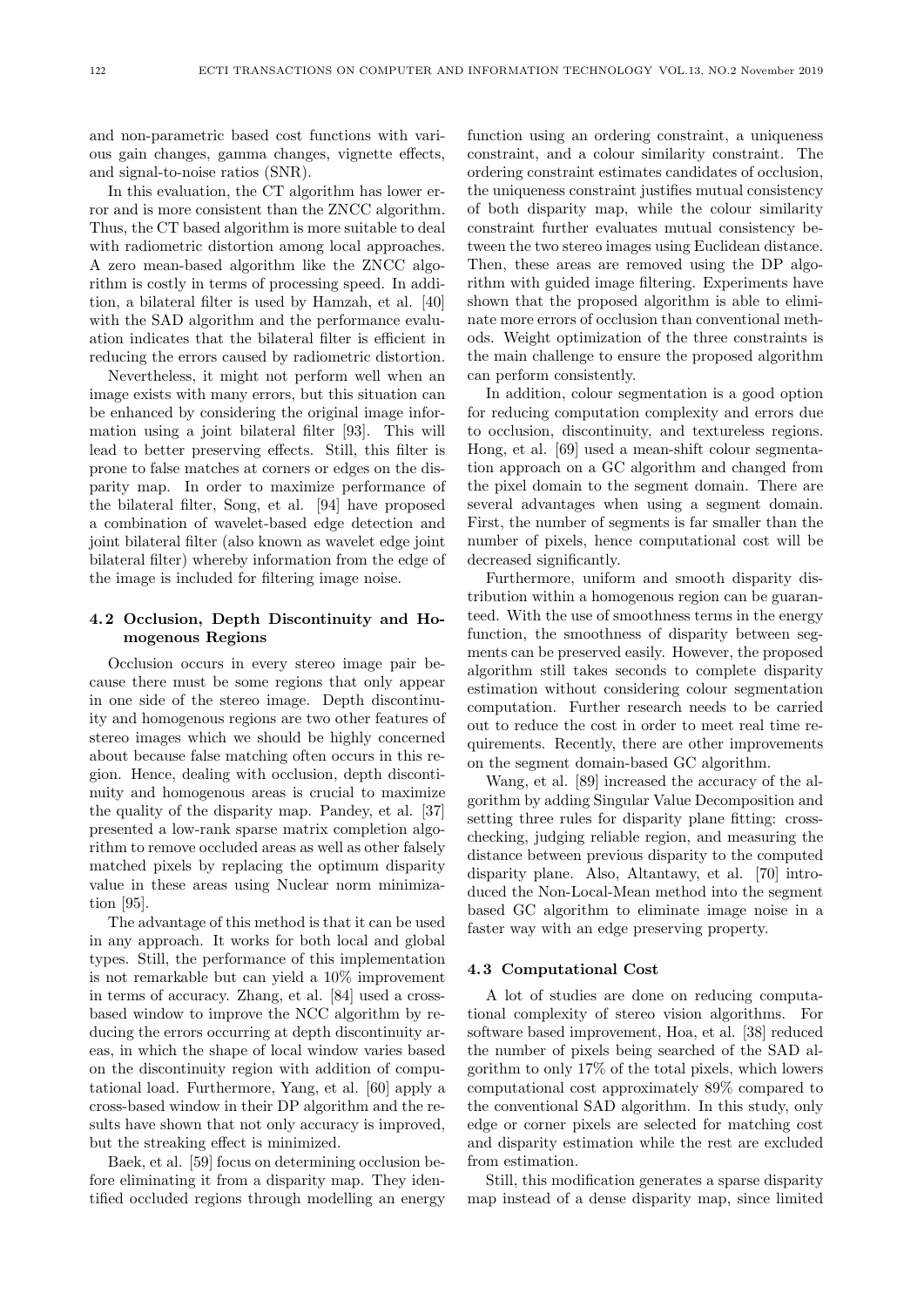pixels are chosen for disparity calculation without any filling process. Fucek, et al. [96] transformed the disparity map from previous frames for use with the current frame for live stream applications. This way is not only lowering computational cost, since less work is needed to update the disparity map, but also is increasing accuracy as the current disparity map is using the previous disparity map as reference.

Tippetts, et al. [97] have presented the Intensity Profile-Shape algorithm and the matching is based on image profile patterns using gradient measure with the purpose of increasing processing speed. Local maxima are identified as vertices for both images, and they are computed through comparing the gradient difference. The comparison will continue to spread away from vertices until the gradient difference is greater than a certain threshold and the region between the two vertices with uniform gradient will be labelled as the same shape.

Disparity estimation can be done at high speed once matching of vertices between left and right images is completed by filling the same disparity value inside the same region. It has some similarities with the classic DP algorithm, as it completes matching horizontally between image pairs. Although it performs a vertical smoothing pass at the end, the streaking effect is still significant, similar to the classic DP algorithm. Sarkis, et al. [74] decreased the computation complexity of the BP algorithm through the matching of sparse left stereo images with dense right stereo images. Although this matching will lead to a sparse disparity map, a dense disparity map can be recovered using a simple interpolation method. This modification saves 25% of the computational cost compared to the conventional BP algorithm.

Besides, for hardware based improvement, Georgoulas, et al. [2] increased stereo vision algorithm speed through vergence control of binocular cameras, in which shortening the input of disparity range means less work is needed to estimate the disparity value. This proposed algorithm can perform up to 320 frames per second on FPGA devices with an image size of 640x480, and is applicable for object tracking purposes. However, the quality of the generated disparity maps is a limitation of this algorithm. For applications with high requirements for accuracy and smoothness, it is not recommended to use this proposed algorithm.

Also, implementation in hardware, such as in a GPU, FPGA, or ASIC, can accelerate certain stereo vision algorithms drastically because of the hardwares parallel nature or optimality in terms of logic gates. Kuhn, et al. [98] have designed a hardwareefficient architecture which allows processing the SSD algorithm and the CT algorithm simultaneously with low computational load. Their work can achieve 50 frames per second, though the disparity range is only 25 and is using a small image size of  $256\times192$  as input.

Banz, et al. [48] have implemented their proposed algorithm on a FPGA and they able to run 30 frames per second with a disparity range of 128 and 640x480 image input size settings. Hernandez-Juarez, et al. [57] presented a work applying the CT based semi-global matching algorithm on an embedded GPU system and the processing speed reached 42 frames per second with input settings similar to the work of Banz, et al. [48].

# 5. CONCLUSION

Development of stereo vision algorithms remains a challenge for researchers. More and more new approaches are developed to achieve a satisfactory disparity map or higher processing speed. It is a timeconsuming task to become familiar with the stateof-the-art algorithms. This review paper provides a summary of recent stereo vision algorithms. Also, major challenges of stereo vision are discussed together with available solutions to tackle the issues. It will be useful as a reference when designing and developing new stereo vision algorithms with better performance in terms of disparity map quality and computation. Generally, research on local approaches mainly focuses on increasing quality of the disparity map through improving algorithms in terms of cost computation, cost aggregation, or refinement processes. For a global approach, on the other hand, the research focuses in two directions: increasing accuracy with more calculations and complexity, or decreasing computational load by simplifying algorithms without affecting disparity map quality or, if possible, improving it further. Appropriate implementation in hardware can greatly accelerate algorithm runtimes. Although the global approach has received more attention than the local approach recently due to higher accuracy, and a belief that the computational load issue will be minimized eventually with the help of technological advancement, current existing local approaches have yet to reach their potential limits. With appropriate occlusion, homogenous areas, and discontinuity handling, we believe that a local approach is able to estimate a comparable disparity map with limited information within constrained search space areas.

# ACKNOWLEDGEMENT

This publication was supported by Malaysia Ministry of Education (MOE) - FRGS/1/2019/TK08/ USM/02/1 Grant and a Universiti Sains Malaysia - USM Fellowship.

#### References

[1] Y. Sumi, Y. Kawai, T. Yoshimi, F. Tomita, "3D object recognition in cluttered environments by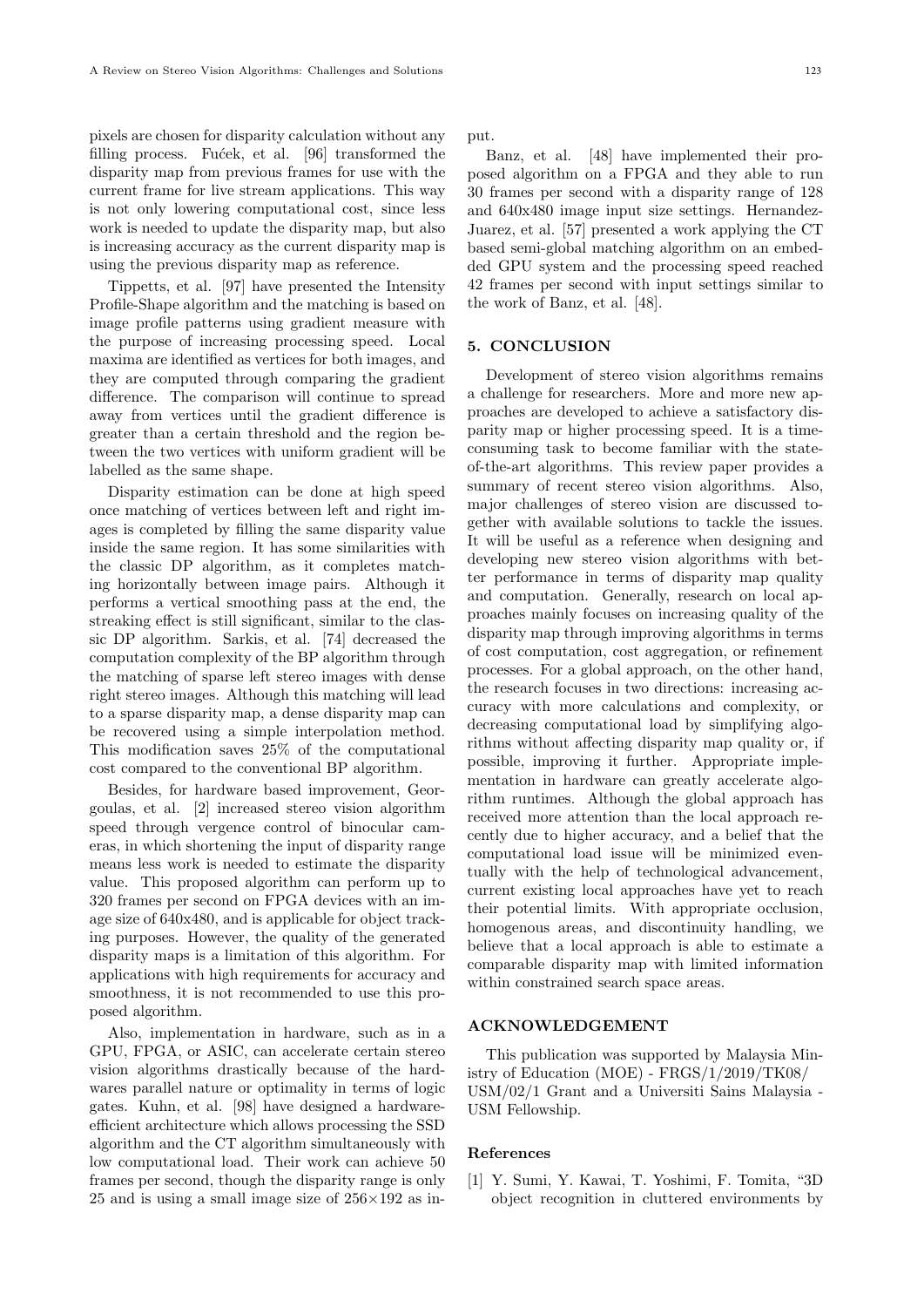segment-based stereo vision," International Journal of Computer Vision, vol.46, pp.5-23, 2002.

- [2] C. Georgoulas, I. Andreadis, "FPGA based disparity map computation with vergence control," Microprocessors and Microsystems, vol.34, pp.259-273, 2010.
- [3] S.N. Sinha, P. Mordohai, M. Pollefeys, "Multiview stereo via graph cuts on the dual of an adaptive tetrahedral mesh," in: Computer Vision, 2007. ICCV 2007. IEEE 11th International Conference on, IEEE,pp. 1-8, 2007.
- [4] S.G. Bahnemiri, A. Mousavinia, "Environment mapping with stereo vision and Belief Propagation algorithm," in: Knowledge-Based Engineering and Innovation (KBEI), 2017 IEEE 4th International Conference on, IEEE, pp.0101-0107, 2017.
- [5] B.H. Bodkin, Real-Time Mobile Stereo Vision, (2012).
- [6] D. Scharstein, R. Szeliski, "A taxonomy and evaluation of dense two-frame stereo correspondence algorithms," International journal of computer vision, vol.47, pp.7-42, 2002.
- [7] M.Z. Brown, D. Burschka, G.D. Hager, "Advances in computational stereo," IEEE transactions on pattern analysis and machine intelligence, vol.25, pp.993-1008, 2003.
- [8] M. Gong, R. Yang, L. Wang, M. Gong, "A performance study on different cost aggregation approaches used in real-time stereo matching," International Journal of Computer Vision, vol.75, pp.283-296, 2007.
- [9] L. Nalpantidis, G.C. Sirakoulis, A. Gasteratos, "Review of stereo matching algorithms for 3D vision," in: 16th International Symposium on Measurement and Control in Robotics 21-23 June 2007-Warsaw, POLAND, 2007.
- [10] F. Tombari, S. Mattoccia, L. Di Stefano, E. Addimanda, "Classification and evaluation of cost aggregation methods for stereo correspondence," in: Computer Vision and Pattern Recognition, 2008. CVPR 2008. IEEE Conference on, IEEE, pp. 1-8, 2008.
- [11] N. Lazaros, G.C. Sirakoulis, A. Gasteratos, "Review of stereo vision algorithms: from software to hardware," International Journal of Optomechatronics, vol.2, pp.435-462, 2008.
- [12] J. Fang, A.L. Varbanescu, J. Shen, H. Sips, G. Saygili, L. Van Der Maaten, "Accelerating cost aggregation for real-time stereo matching," in: 2012 IEEE 18th International Conference on Parallel and Distributed Systems, IEEE, pp.472-481, 2012.
- [13] D. Kumari, K. Kaur, "A survey on stereo matching techniques for 3D vision in image processing," Int. J. Eng. Manuf, vol.4, pp.40-49, 2016.
- [14] R.A. Hamzah, H. Ibrahim, "Literature survey on

stereo vision disparity map algorithms," Journal of Sensors, 2016.

- [15] M. Hariyama, T. Takeuchi, M. Kameyama, "VLSI processor for reliable stereo matching based on adaptive window-size selection," in:Proceedings 2001 ICRA. IEEE International Conference on Robotics and Automation (Cat. No. 01CH37164), IEEE, pp. 1168-1173, 2001.
- [16] L. Wang, M. Gong, M. Gong, R. Yang, "How far can we go with local optimization in real-time stereo matching," in: 3D Data Processing, Visualization, and Transmission, Third International Symposium on, IEEE, pp.129-136, 2006.
- [17] Q. Yang, P. Ji, D. Li, S. Yao, M. Zhang, "Fast stereo matching using adaptive guided filtering," Image and Vision Computing, vol.32, pp.202-211, 2014.
- [18] A.F. Bobick, S.S. Intille, "Large occlusion stereo," International Journal of Computer Vision, vol.33, pp.181-200, 1999.
- [19] H. Hirschmller, P.R. Innocent, J. Garibaldi, "Real-time correlation-based stereo vision with reduced border errors," International Journal of Computer Vision, vol.47, pp.229-246, 2002.
- [20] O. Veksler, "Fast variable window for stereo correspondence using integral images," in: Computer Vision and Pattern Recognition, 2003. Proceedings. 2003 IEEE Computer Society Conference on, IEEE, pp. I-I, 2003.
- [21] R.K. Gupta, S.-Y. Cho, "Window-based approach for fast stereo correspondence," IET Computer Vision, vol.7, pp.123-134, 2013.
- [22] K.-J. Yoon, I.-S. Kweon, "Locally adaptive support-weight approach for visual correspondence search," in: Computer Vision and Pattern Recognition, 2005. CVPR 2005. IEEE Computer Society Conference on, IEEE, pp. 924-931, 2005.
- [23] C.C. Pham, J.W. Jeon, Domain transformationbased efficient cost aggregation for local stereo matching," IEEE Transactions on Circuits and Systems for Video Technology, vol.23, pp.1119- 1130, 2013.
- [24] A. Hosni, C. Rhemann, M. Bleyer, C. Rother, M. Gelautz, "Fast cost-volume filtering for visual correspondence and beyond," IEEE Transactions on Pattern Analysis and Machine Intelligence, vol.35, pp.504-511, 2012.
- [25] K.-J. Yoon, I.S. Kweon, "Adaptive supportweight approach for correspondence search," IEEE transactions on pattern analysis & machine intelligence, pp.650-656, 2006.
- [26] L. De-Maeztu, A. Villanueva, R. Cabeza, "Near real-time stereo matching using geodesic diffusion," IEEE transactions on pattern analysis and machine intelligence, vol.34, pp.410-416, 2011.
- [27] N. Einecke, J. Eggert, "A multi-block-matching approach for stereo," in:Intelligent Vehicles Sym-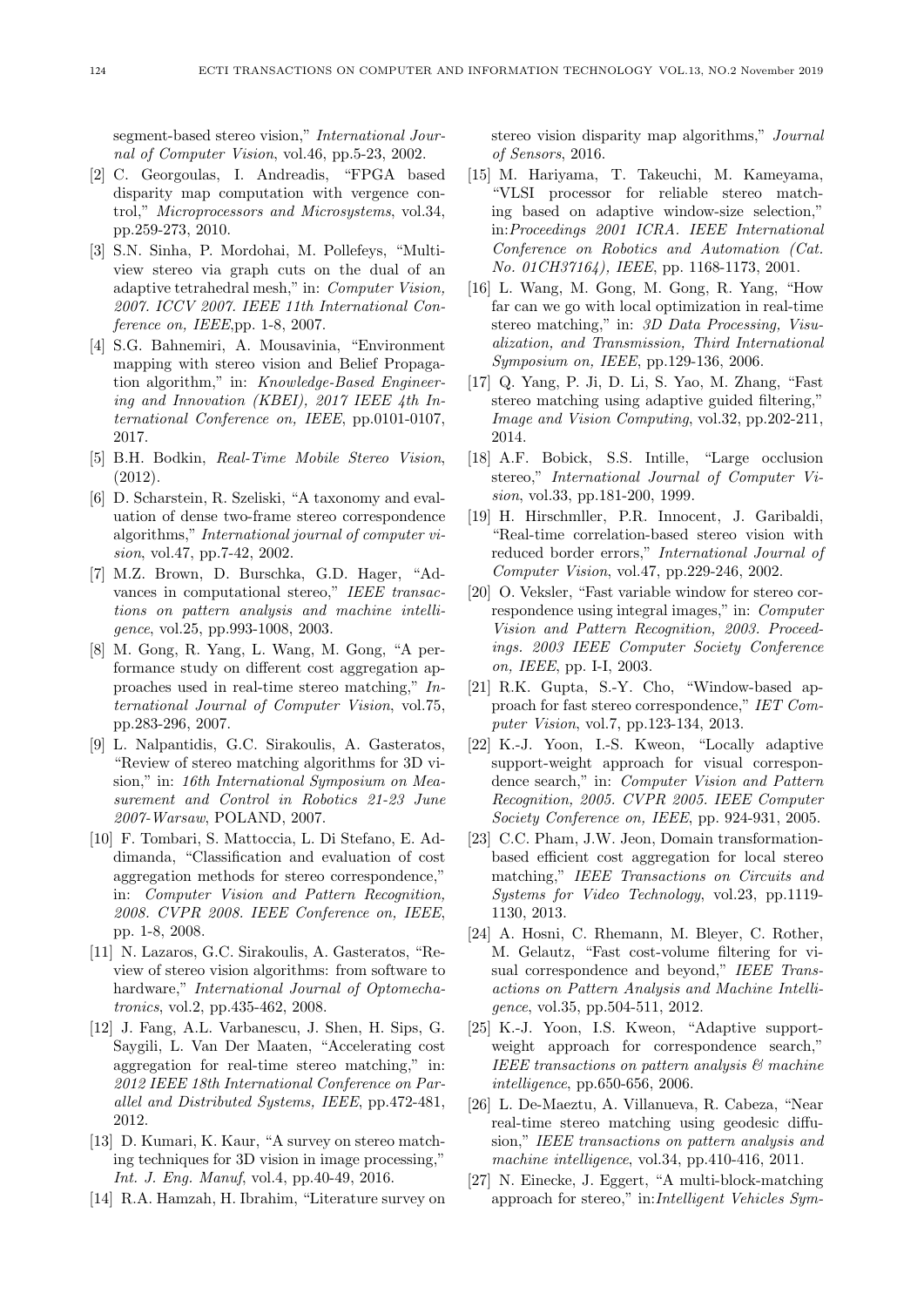posium (IV), 2015 IEEE, IEEE, pp. 585-592, 2015.

- [28] K. Zhang, J. Lu, G. Lafruit, "Cross-based local stereo matching using orthogonal integral images," IEEE transactions on circuits and systems for video technology, vol.19, pp.1073-1079, 2009
- [29] F. Tombari, S. Mattoccia, L. Di Stefano, E. Addimanda, "Near real-time stereo based on effective cost aggregation," in: Pattern Recognition, 2008. ICPR 2008. 19th International Conference on, IEEE, pp. 1-4, 2008.
- [30] R. Trapp, S. Drüe, G. Hartmann, "Stereo matching with implicit detection of occlusions," in: European Conference on Computer Vision, Springer, pp.17-33, 1998.
- [31] R.P. Wildes, "Direct recovery of threedimensional scene geometry from binocular stereo disparity," IEEE Transactions on Pattern Analysis & Machine Intelligence, pp.761-774, 1991.
- [32] B.L. Anderson, K. Nakayama, "Toward a general theory of stereopsis: binocular matching, occluding contours, and fusion," Psychological review, vol.101, pp.414, 1994.
- [33] D. Geiger, B. Ladendorf, A. Yuille, "Occlusions and binocular stereo," International Journal of Computer Vision, vol.14, pp.211-226, 1995.
- [34] K. Mühlmann, D. Maier, J. Hesser, R. Männer, "Calculating dense disparity maps from color stereo images, an efficient implementation," International Journal of Computer Vision, vol.47, pp.79-88, 2002.
- [35] M.J. Hannah, "Computer matching of areas in stereo images," in Stanford University, California, Department of Computer Science, 1974.
- [36] M. Gong, R. Yang, "Image-gradient-guided realtime stereo on graphics hardware," in: 3-D Digital Imaging and Modeling, 2005. 3DIM 2005. Fifth International Conference on, IEEE, pp.548-555, 2005.
- [37] P. Pandey, A. Goel, "Novel method for occlusion reduction and disparity refinement," in: Image Information Processing (ICIIP), 2017 Fourth International Conference on, IEEE, pp.1-4, 2017.
- [38] D.K. Hoa, L. Dung, N.T. Dzung, "Efficient determination of disparity map from stereo images with modified sum of absolute differences (SAD) algorithm," in: Advanced Technologies for Communications (ATC), 2013 International Conference on, IEEE, pp.657-660, 2013.
- [39] V.G. Posugade, R.P. Patil, "A novel framework for disparity estimation in FPGA," in: Automatic Control and Dynamic Optimization Techniques (ICACDOT), International Conference on, IEEE, pp.1102-1105, 2016.
- [40] R.A. Hamzah, M.S. Hamid, A. Kadmin, S.F.A. Ghani, S.S. Fakulti, "Matching cost computation based on sum of absolute RGB differences,"

in: 2018 IEEE Symposium on Computer Applications & Industrial Electronics (ISCAIE), IEEE, pp.317-320, 2018.

- [41] P. Anandan, "A computational framework and an algorithm for the measurement of visual motion," International Journal of Computer Vision, vol.2, pp.283-310, 1989.
- [42] L. Matthies, T. Kanade, R. Szeliski, "Kalman filter-based algorithms for estimating depth from image sequences," International Journal of Computer Vision, vol.3, pp.209-238, 1989.
- [43] H. Hirschmuller, D. Scharstein, "Evaluation of cost functions for stereo matching," in: Computer Vision and Pattern Recognition, 2007. CVPR'07. IEEE Conference on, IEEE, pp. 1-8, 2007.
- [44] S.i. Satoh, "Simple low-dimensional features approximating NCC-based image matching," Pattern Recognition Letters, vol.32, pp.1902-1911, 2011.
- [45] J. Banks, M. Bennamoun, P. Corke, "Nonparametric techniques for fast and robust stereo matching," in: TENCON'97. IEEE Region 10 Annual Conference. Speech and Image Technologies for Computing and Telecommunications., Proceedings of IEEE, IEEE, pp.365-368, 1997.
- [46] H. Hirschmller, D. Scharstein, "Evaluation of stereo matching costs on images with radiometric differences," IEEE Transactions on Pattern Analysis & Machine Intelligence, pp.1582-1599, 2008.
- [47] R. Zabih, J. Woodfill, Non-parametric local transforms for computing visual correspondence," in: European conference on computer vision, Springer, pp.151-158, 1994.
- [48] C. Banz, S. Hesselbarth, H. Flatt, H. Blume, P. Pirsch, "Real-time stereo vision system using semi-global matching disparity estimation: Architecture and FPGA-implementation," in: Embedded Computer Systems (SAMOS), 2010 International Conference on, IEEE, pp. 93-101, 2010.
- [49] S.H. Lee, S. Sharma, "Real-time disparity estimation algorithm for stereo camera systems," IEEE transactions on Consumer electronics, vol.57, 2011.
- [50] J. Lim, Y. Kim, S. Lee, "A census transformbased robust stereo matching under radiometric changes," in: Signal and Information Processing Association Annual Summit and Conference (AP-SIPA), 2016 Asia-Pacific, IEEE, pp. 1-4, 2016.
- [51] S. Gautama, S. Lacroix, M. Devy, "Evaluation of stereo matching algorithms for occupant detection," in: Recognition, Analysis, and Tracking of Faces and Gestures in Real-Time Systems, 1999. Proceedings. International Workshop on, IEEE, pp. 177-184, 1999.
- [52] H. Hirschmuller, "Improvements in real-time correlation-based stereo vision," in: Stereo and Multi-Baseline Vision, 2001.(SMBV 2001). Proceedings. IEEE Workshop on, IEEE, pp.141-148,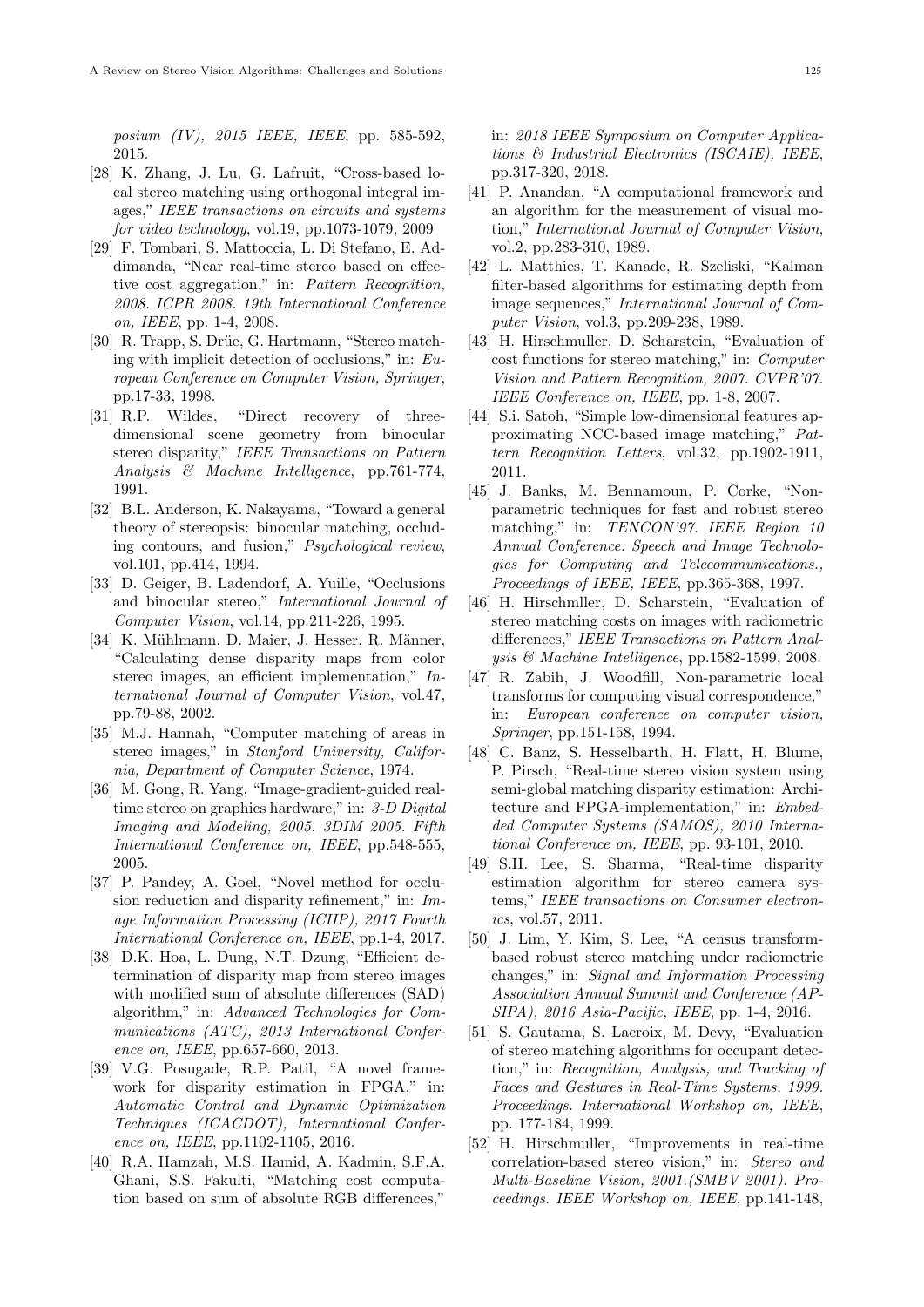2001.

- [53] C. Murphy, D. Lindquist, A.M. Rynning, T. Cecil, S. Leavitt, M.L. Chang, "Low-cost stereo vision on an FPGA," in: Field-Programmable Custom Computing Machines, 2007. FCCM 2007. 15th Annual IEEE Symposium on, IEEE, pp.333- 334, 2007.
- [54] J.I. Woodfill, G. Gordon, R. Buck, "Tyzx deepsea high speed stereo vision system," in: Computer Vision and Pattern Recognition Workshop, 2004. CVPRW'04. Conference on, IEEE, pp. 41-41, 2004.
- [55] M.A. Ibarra-Manzano, D.-L. Almanza-Ojeda, M. Devy, J.-L. Boizard, J.-Y. Fourniols, "Stereo vision algorithm implementation in fpga using census transform for effective resource optimization," in: Digital System Design, Architectures, Methods and Tools, 2009. DSD'09. 12th Euromicro Conference on, IEEE, pp. 799-805, 2009.
- [56] C. Zinner, M. Humenberger, K. Ambrosch, W. Kubinger, "An optimized software-based implementation of a census-based stereo matching algorithm," in: International Symposium on Visual Computing, Springer, pp. 216-227, 2008.
- [57] D. Hernandez-Juarez, A. Chacón, A. Espinosa, D. Vázquez, J.C. Moure, A.M. López, "Embedded real-time stereo estimation via semi-global matching on the GPU," Procedia Computer Science, vol.80, pp.143-153, 2016.
- [58] K. Song, X. Wen, Y. Zhao, Z. Dong, Y. Yan, "Noise robust image matching using adjacent evaluation census transform and wavelet edge joint bilateral filter in stereo vision," Journal of Visual Communication and Image Representation, vol.38, pp.487-503, 2016.
- [59] E.-T. Baek, Y.-S. Ho, "Occlusion and error detection for stereo matching and hole-filling using dynamic programming," Electronic Imaging, 2016 pp.1-6, 2016.
- [60] Q.-Q. Yang, L.-H. Wang, D.-X. Li, M. Zhang, "Hybrid stereo matching by dynamic programming with enhanced cost entry for real-time depth generation," in: Audio, Language and Image Processing (ICALIP), 2012 International Conference on, IEEE, pp. 557-563, 2012.
- [61] R.L. Rivest, C.E. Leiserson, Introduction to algorithms, McGraw-Hill, Inc., 1990.
- [62] S.-F. Hsiao, W.-L. Wang, P.-S. Wu, "VLSI implementations of stereo matching using dynamic programming," in: VLSI Design, Automation and Test (VLSI-DAT), 2014 International Symposium on, IEEE, pp. 1-4, 2014.
- [63] Y.-C. Fan, Y.-H. Jiang, C.-L. Chen, "Disparity measurement using dynamic programming," in: Instrumentation and Measurement Technology Conference (I2MTC), 2012 IEEE International, IEEE, pp. 2683-2686, 2012.
- [64] J.C. Kim, K.M. Lee, B.T. Choi, S.U. Lee, "A

dense stereo matching using two-pass dynamic programming with generalized ground control points," in: Computer Vision and Pattern Recognition, 2005. CVPR 2005. IEEE Computer Society Conference on, IEEE, pp.1075-1082, 2005.

- [65] E.F. Sawires, A.M. Hamdy, F.Z. Amer, E. Bakr, "Disparity map using suboptimal cost with dynamic programming," in: Signal Processing and Information Technology (ISSPIT), 2010 IEEE International Symposium on, IEEE, pp.209-214, 2010.
- [66] J. Witt, U. Weltin, "Sparse stereo by edge-based search using dynamic programming," in: ICPR, pp.3631-3635, 2012.
- [67] J.K. Suhr, H.G. Jung, "Dense stereo-based robust vertical road profile estimation using Hough transform and dynamic programming," IEEE Transactions on Intelligent Transportation Systems, vol.16, pp.1528-1536, 2015.
- [68] Y. Boykov, O. Veksler, R. Zabih, "Fast approximate energy minimization via graph cuts," IEEE Transactions on pattern analysis and machine intelligence, vol.23, pp.1222-1239, 2001.
- [69] L. Hong, G. Chen, "Segment-based stereo matching using graph cuts," in: Computer Vision and Pattern Recognition, 2004. CVPR 2004. Proceedings of the 2004 IEEE Computer Society Conference on, IEEE, pp.I-I, 2004.
- [70] D.A. Altantawy, M. Obbaya, S. Kishk, "A fast non-local based stereo matching algorithm using graph cuts," in: Computer Engineering  $\mathcal C$  Systems (ICCES), 2014 9th International Conference on, IEEE, pp.130-135, 2014.
- [71] L. Feng, K. Qin, "Superpixel-based graph cuts for accurate stereo matching," in: IOP Conference Series: Earth and Environmental Science, IOP Publishing, pp. 012161, 2017.
- [72] F.-z. Wang, D.-g. Huang, S. Ge, "Belief propagation stereo matching based on differential geometry constraint of disparity," in: Digital Manufacturing and Automation (ICDMA), 2010 International Conference on, IEEE, pp.324-327, 2010.
- [73] S.-S. Wu, C.-H. Tsai, L.-G. Chen, "Efficient hardware architecture for large disparity range stereo matching based on belief propagation," in: Signal Processing Systems (SiPS), 2016 IEEE International Workshop on, IEEE, pp. 236-241, 2016.
- [74] M. Sarkis, K. Diepold, "Sparse stereo matching using belief propagation," in: Image Processing, 2008. ICIP 2008. 15th IEEE International Conference on, IEEE, pp.1780-1783, 2008.
- [75] C. Liang, L. Wang, H. Liu, "Stereo matching with cross-based region, hierarchical belief propagation and occlusion handling," in: Mechatronics and Automation (ICMA), 2011 International Conference on, IEEE, pp. 1999-2003, 2011.
- [76] C. Luo, J. Lei, G. Hu, K. Fan, S. Bu,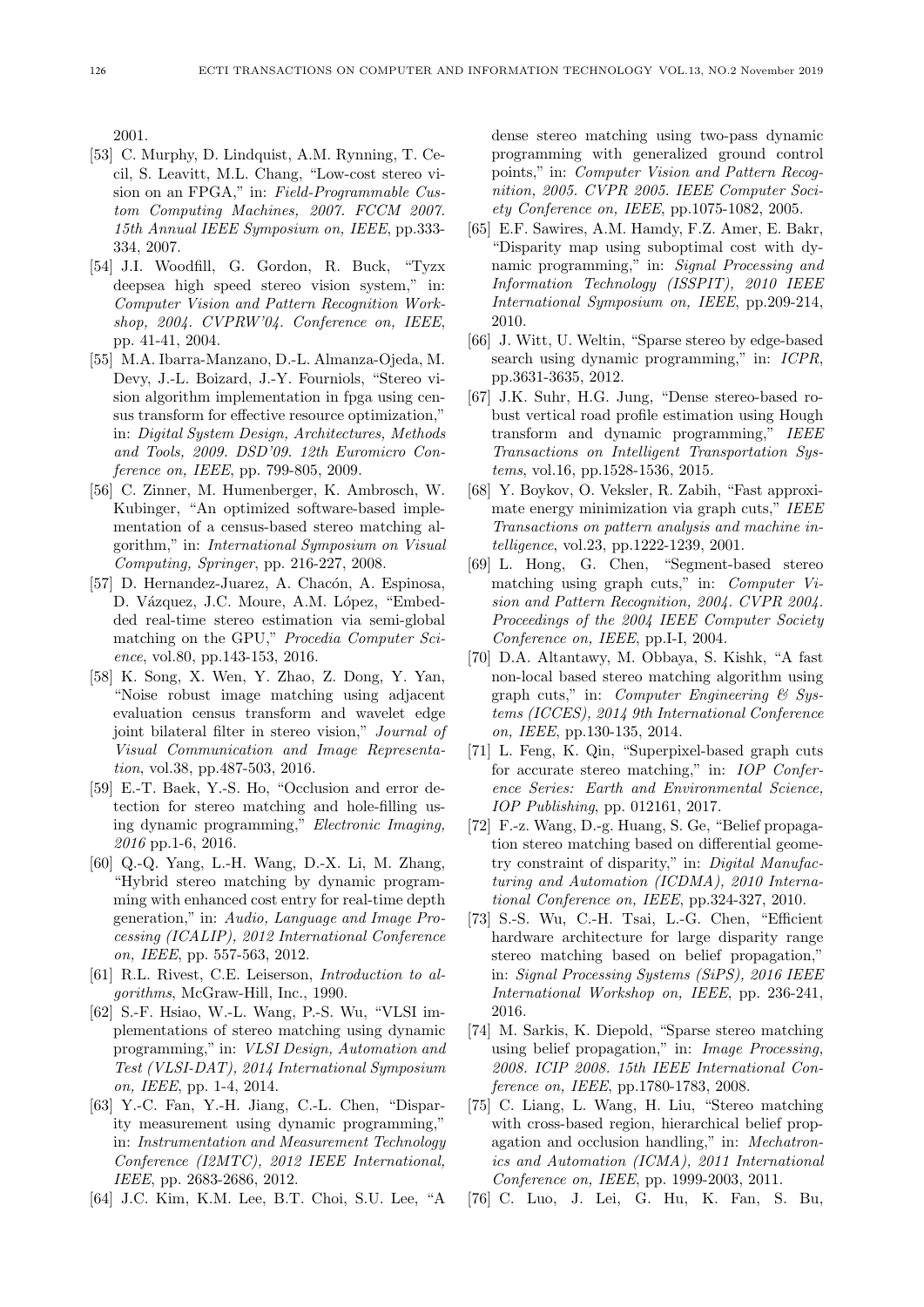"Stereo Matching with Semi-limited Belief Propagation," in: Genetic and Evolutionary Computing (ICGEC), 2012 Sixth International Conference on, IEEE, pp. 1-4, 2012

- [77] J.-F. Nezan, A. Mercat, P. Delmas, G. Gimelfarb, "Optimized belief propagation algorithm onto embedded multi and many-core systems for stereo matching," in: Parallel, Distributed, and Network-Based Processing (PDP), 2016 24th Euromicro International Conference on, IEEE, pp. 332-336, 2016.
- [78] A. Miron, S. Ainouz, A. Rogozan, A. Bensrhair, "A robust cost function for stereo matching of road scenes," Pattern Recognition Letters, vol.38, pp.70-77, 2014.
- [79] M.F. Tappen, W.T. Freeman, "Comparison of graph cuts with belief propagation for stereo, using identical MRF parameters," in: null, IEEE, pp. 900, 2003.
- [80] Y. Boykov, V. Kolmogorov, "An experimental comparison of min-cut/max-flow algorithms for energy minimization in vision," in: International workshop on energy minimization methods in computer vision and pattern recognition, Springer, pp.359-374, 2001.
- [81] J. Sun, N.-N. Zheng, H.-Y. Shum, "Stereo matching using belief propagation," IEEE Transactions on pattern analysis and machine intelligence, vol.25, pp.787-800, 2003.
- [82] A. Klaus, M. Sormann, K. Karner, "Segmentbased stereo matching using belief propagation and a self-adapting dissimilarity measure," in: Pattern Recognition, 2006. ICPR 2006. 18th International Conference on, IEEE, pp.15-18, 2006.
- [83] K. Briechle, U.D. Hanebeck, "Template matching using fast normalized cross correlation," in: Optical Pattern Recognition XII, International Society for Optics and Photonics, pp. 95-103, 2001.
- [84] K. Zhang, J. Lu, G. Lafruit, R. Lauwereins, L. Van Gool, "Robust stereo matching with fast normalized cross-correlation over shape-adaptive regions," in: Image Processing (ICIP), 2009 16th IEEE International Conference on, IEEE, pp.2357-2360, 2009.
- [85] E. Binaghi, I. Gallo, G. Marino, M. Raspanti, "Neural adaptive stereo matching," Pattern Recognition Letters, vol.25, pp.1743-1758, 2004.
- [86] C. Cigla, A.A. Alatan, "Information permeability for stereo matching,"Signal Processing: Image Communication, vol.28, pp.1072-1088, 2013.
- [87] L. Wang, M. Liao, M. Gong, R. Yang, D. Nister, "High-quality real-time stereo using adaptive cost aggregation and dynamic programming," in: null, IEEE, pp.798-805, 2006.
- [88] M. Gong, Y.-H. Yang, "Real-time stereo matching using orthogonal reliability-based dynamic

programming," IEEE Transactions on Image Processing, vol.16, pp.879-884, 2007.

- [89] D. Wang, K.B. Lim, "A new segment-based stereo matching using graph cuts," in: Computer Science and Information Technology (ICC-SIT), 2010 3rd IEEE International Conference on, IEEE, pp. 410-416, 2010.
- [90] T. Taniai, Y. Matsushita, T. Naemura, "Graph cut based continuous stereo matching using locally shared labels," in: Proceedings of the IEEE Conference on Computer Vision and Pattern Recognition, pp. 1613-1620, 2014.
- [91] E.-T. Baek, Y.-S. Ho, "Temporal stereo disparity estimation with graph cuts," in: Signal and Information Processing Association Annual Summit and Conference (APSIPA), 2015 Asia-Pacific, IEEE, pp. 184-187, 2015.
- [92] Y. Geng, Y. Zhao, H. Chen, "Improved belief propagation based on RGB vector measure for stereo matching," in: Wireless Communications and Signal Processing (WCSP), 2011 International Conference on, IEEE, pp. 1-5, 2011.
- [93] J. Kopf, M.F. Cohen, D. Lischinski, M. Uyttendaele, "Joint bilateral upsampling, ACM Transactions on Graphics (ToG), 26 (2007) 96.
- [94] K. Song, Y. Yan, M. NIU, C. LIU, "Effective stereo matching method with equicrural triangle census transform," J. Comput. Inform. Syst, vol.8, pp.7769-7780, 2015.
- [95] B. Recht, M. Fazel, P.A. Parrilo, "Guaranteed minimum-rank solutions of linear matrix equations via nuclear norm minimization," SIAM review, vol.52, pp.471-501, 2010.
- [96] L. Fućek, I. Marković, I. Cvišić, I. Petrović, "Dense Disparity Estimation in Ego-motion Reduced Search Space," IFAC-PapersOnLine, vol.50, pp.10122-10127, 2017.
- [97] B.J. Tippetts, D.-J. Lee, J.K. Archibald, K.D. Lillywhite, "Dense disparity real-time stereo vision algorithm for resource-limited systems," IEEE Transactions on Circuits and Systems for Video Technology, vol.21, pp.1547-1555, 2011.
- [98] M. Kuhn, S. Moser, O. Isler, F.K. Gurkaynak, A. Burg, N. Felber, H. Kaeslin, W. Fichtner, "Efficient ASIC implementation of a real-time depth mapping stereo vision system," in: Circuits and Systems, 2003 IEEE 46th Midwest Symposium on, IEEE, pp.1478-1481, 2003.